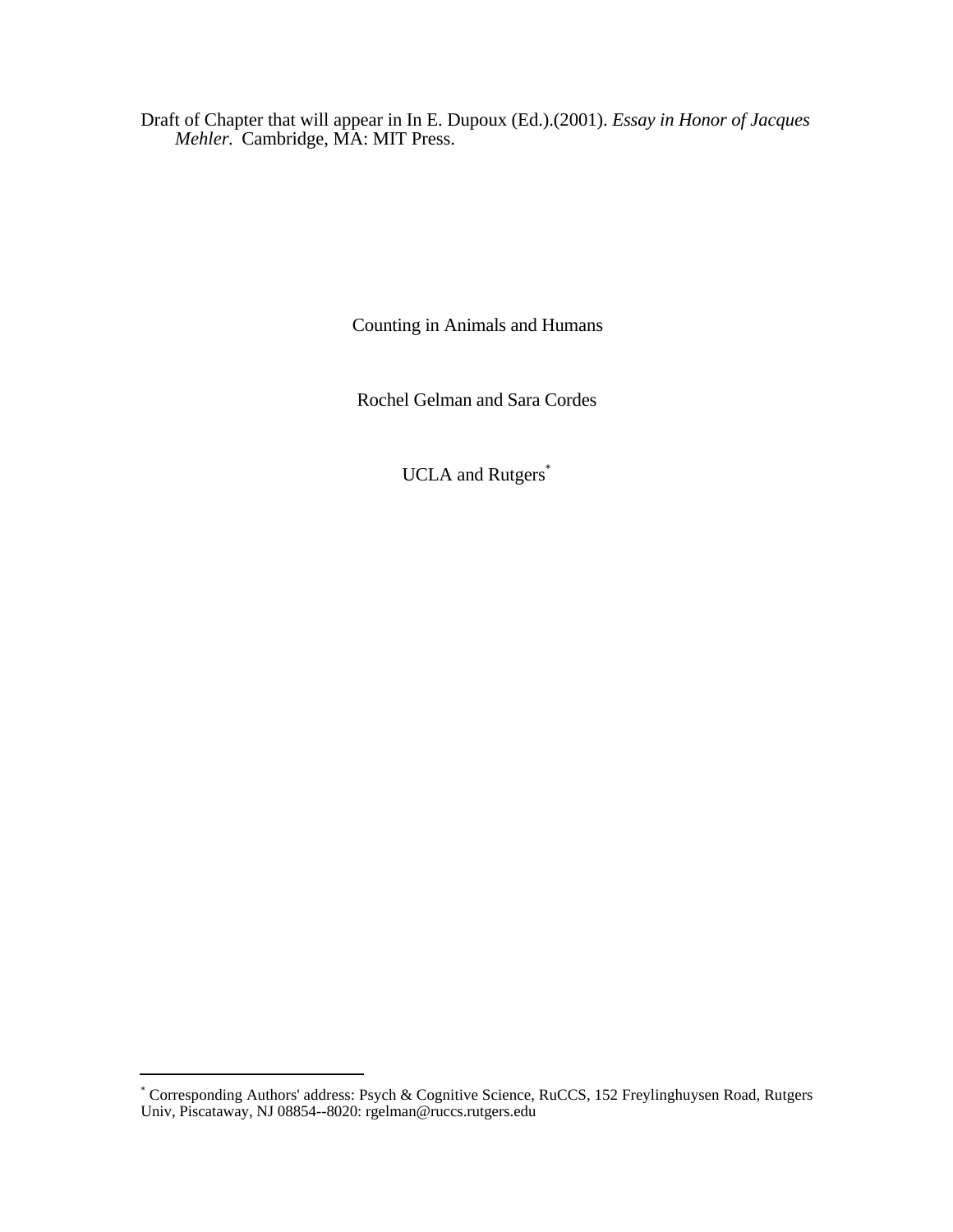-

I. On Phylogenetic Continuity and Possible Ontogenetic Implications

Throughout the century many anthropologists, psychologists, and historians of mathematics have assumed that there is a sharp discontinuity between the arithmetic abilities of animals, infants, young children and early or "primitive" societies, on the one hand and, older children and acculturated societies, on the other hand. Over and over again reports of birds, dogs, apes, bees, etc., keeping track of the number of items in small collections are ascribed to a "number sense faculty"<sup>1</sup> (e.g., Dantzig, 1967; McCleish, 1991; Ifrah 1985). Animals' seeming failure to work with larger set sizes was taken as evidence that they could not count. Indeed, the ability to count was considered too abstract a capacity for animals. "They never conceive absolute quantities because they lack the faculty of abstraction" (Ifrah, p. 4, 1985).

 The contrast between a perceptual, non-quantitative mechanism for enumerating small sets of items (i.e. 3 −5) and a 'true' quantitative mechanism for representing larger numbers also is fundamental to ontogenetic and/or cultural discontinuity theories (e.g., Baroody, 1992; Fuson, 1988; Fischer, 1992; Piaget, 1952; McCleish, 1991; Sophian, 1995). The Mehler and Bever (1967) demonstration that 2-year-olds succeeded on a modified version of Piaget's famous number conservation task has been downplayed on the grounds that rather small set sizes (4 - 6) were used. A similar argument is used with respect to findings from Gelman's magic task, which was comprised of a 2-phase procedure. During Phase 1 expectancies for two N's were established; Phase 2 followed after a surreptitious transformation occurred (e.g, Bullock & Gelman, 1977; Gelman, 1972; Gelman & Gallistel, 1978) A combination of children's surprise levels, choices, and verbal explanations across the two phases of the experiment revealed early knowledge of a number-invariance scheme. These young children treated surreptitous changes in length,

<sup>&</sup>lt;sup>1</sup>. The meaning of the phrase "number sense faculty" is used here as it was by the cited writers. In modern psychological writings, its meaning converges with the use of "subitizing" when it is meant to refer to a non-numerical perceptual processing mechanism. It should not be confused with Dehaene's (1997) book title Number Sense which is about a wide range of numerical cognitions, their origins and possible brain localizations.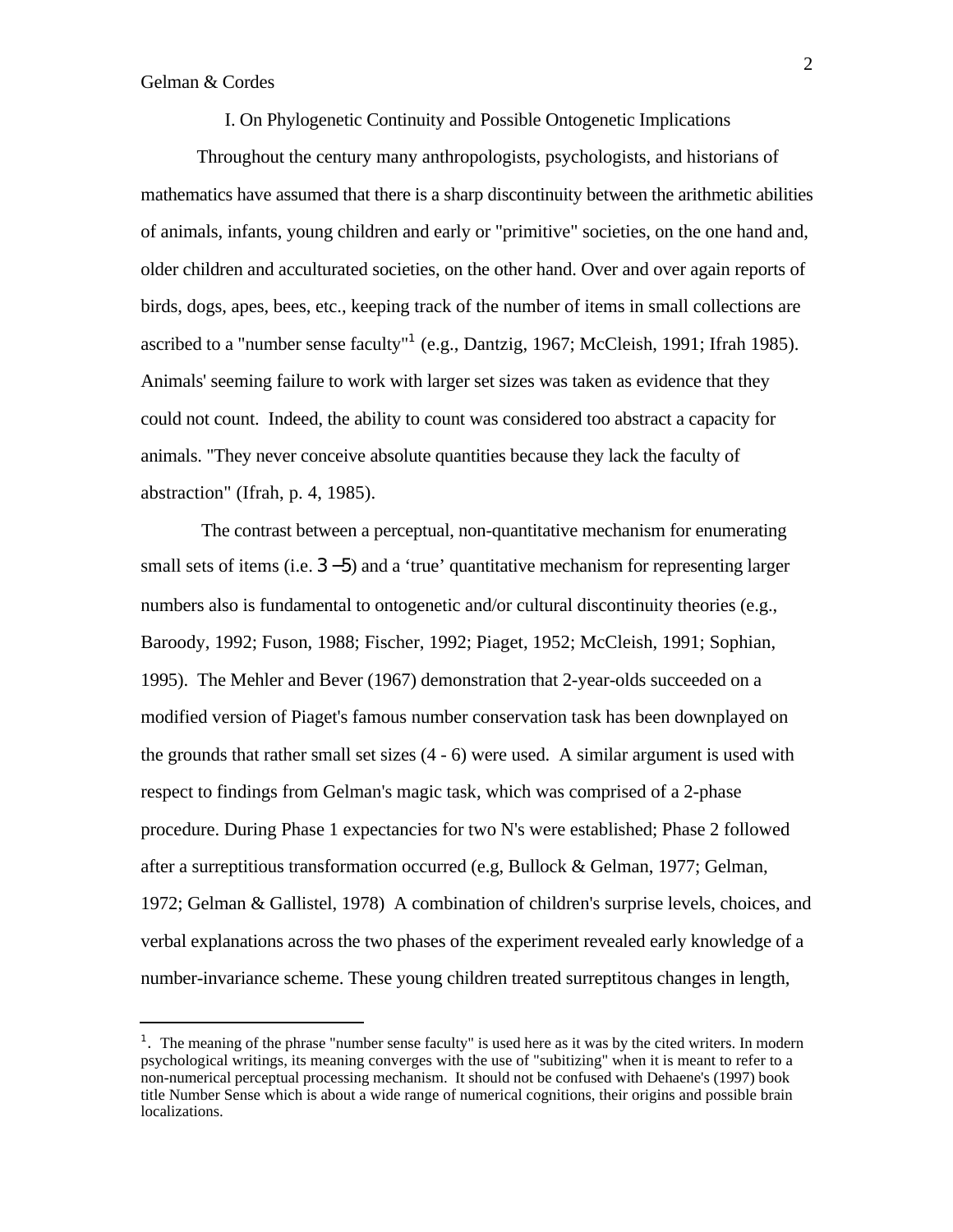density, item kind, and color as irrelevant to the expected number(s). In contrast, they inferred that addition or subtraction had to have occurred when they encountered unexpected changes in number(s). Even 2-1/2 year-olds used number ordering relations, that is, they could pair the expectancy phase values of 1 vs 2 with the unexpected values of 3 vs 4. Even though the children in the various magic experiments often counted and explained their decisions, these results frequently are attributed to a perceptual number apprehension device, or "subitizing".

When "subitizing" is used as above, it typically is taken to mean that "twoness" and "threeness" are like "cowness" and "treeness", that is, that there are unique percepts for each set of small numbers. Another way of putting the claim is to predict that the reaction time function in the small number range is flat; that is, it should take the same amount of time to identify the quality "twoness" as it does to identify "threeness" and "fourness". An alternative interpretation of subitizing allows that the items are individuated in the enumeration process. In fact, there are increases in reaction time as a function of set size, even within the small number range (Balakrishnan & Ashby, 1992; Folk, 1988; Klahr & Wallace, 1975; Trick & Pylyshyn, 1993; see Dehaene, 1997, Gallistel & Gelman, 1992, for reviews).

Proposals that infants use object files (Carey, this volume; Simon, 1999) represent an alternative way to put the assumption that there is a limit on the number of items that can be processed at a given time, and that small sets of N are not processed in a truly numerical way. They are favored because they provide an account of how items are individuated within the small number range. Since there is a limit to the number of object files that can be opened at one time (Trick & Pylyshyn, 1993), it is not surprising that authors who endorse the object file account (e.g., Carey, this volume) favor a discontinuity account of how small and larger numbers are processed.

Some discontinuity arguments are coupled with the idea that the ability to engage in numerical cognition depends on acculturation and the development of abstract reasoning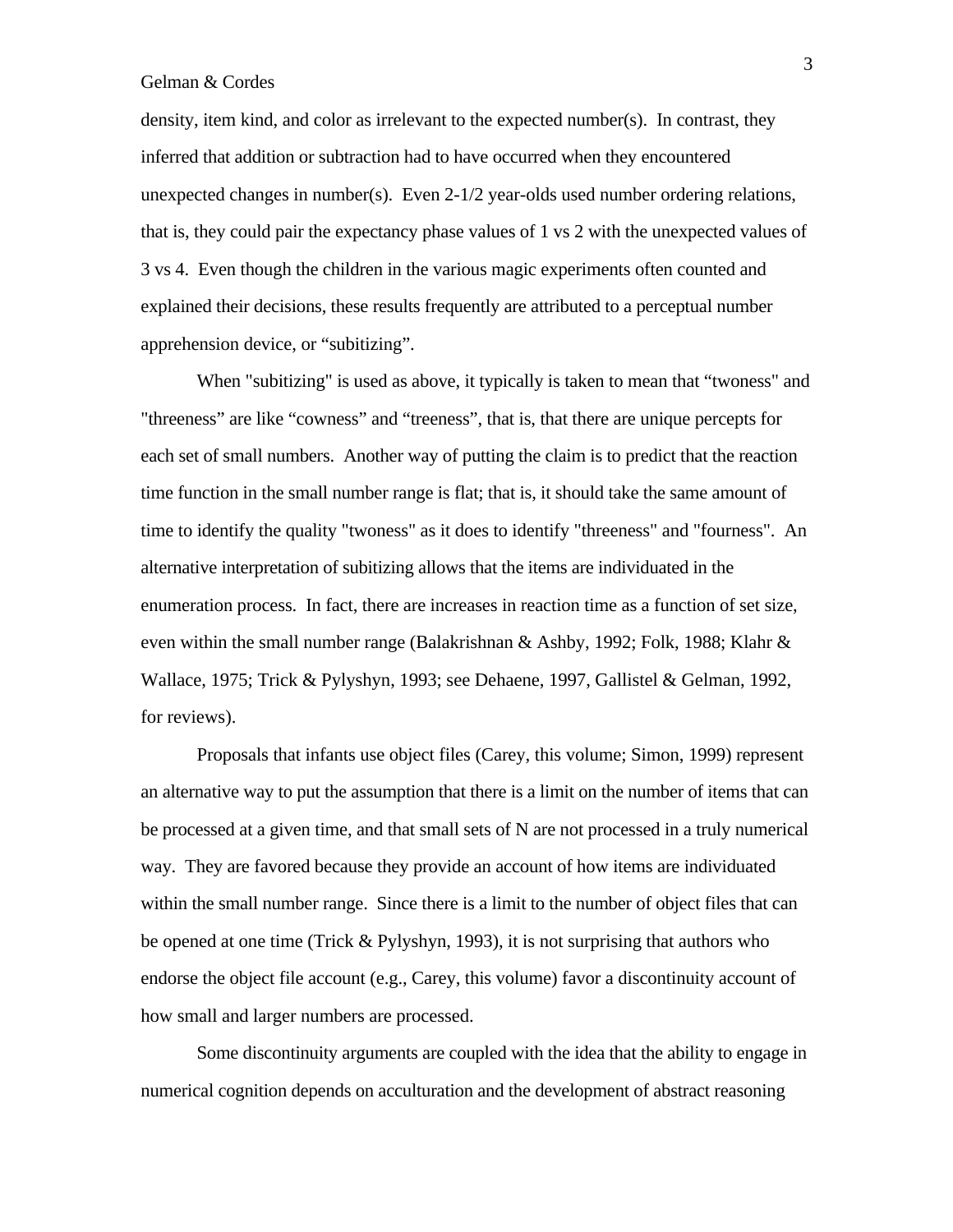structures. There are at least four reasons to challenge a strong phylogenetic discontinuity hypothesis. First, one need not assume that an abstract classification scheme mediates the ability to count. Second, there is an ever-growing body of findings that animals do count nonverbally, well beyond numbers in the range of 2-5 or 6. Third, there is evidence that adult humans share a nonverbal counting mechanism with animals, one that operates in both the small and large number ranges (see below, as well as Cordes, Gelman, Gallistel & Whalen, under review). Fourth, the set of principles governing the mechanism that generates nonverbal cardinal representations, or what Gelman and Gallistel (1978) dubbed cardinal numerons, embeds an effective procedure for determining a successor.

What about the matter of phylogenetic continuity? As we shall see, there is evidence that adult humans can use the same nonverbal counting mechanism when working in either the small or large number range. As we shall see, this is relevant to the interpretation of infant number data. Similarly, our findings that there are nonverbal generative processes for achieving representations of discrete (as opposed to continuous) quantities are relevant to an account of the differential ease with which humans come to learn verbal and other symbolic systems and why humans find it easier to re-represent natural (counting) numbers as opposed to rational and other kinds of real numbers.

### II. On The Nature of Natural Numbers

There are extensive treatises on the nature of number and it is not our intent to provide an exhaustive review. Our goal is to bring to the fore three lines of theoretical reasoning about the psychological nature and or generation of counting numbers. The first two are more "domain-general" than not. That is, they constitute efforts to build up the ability to generate and reason with natural numbers from non-numerical primitives. Of these two, one is rooted in the assumption that a given count or number represents an abstract class or set. The second, although not independent of the first, places considerable emphasis on the role of language. Neither of these accounts is applied to animal data. The third account is domain-specific and it assumes that, counting principles and its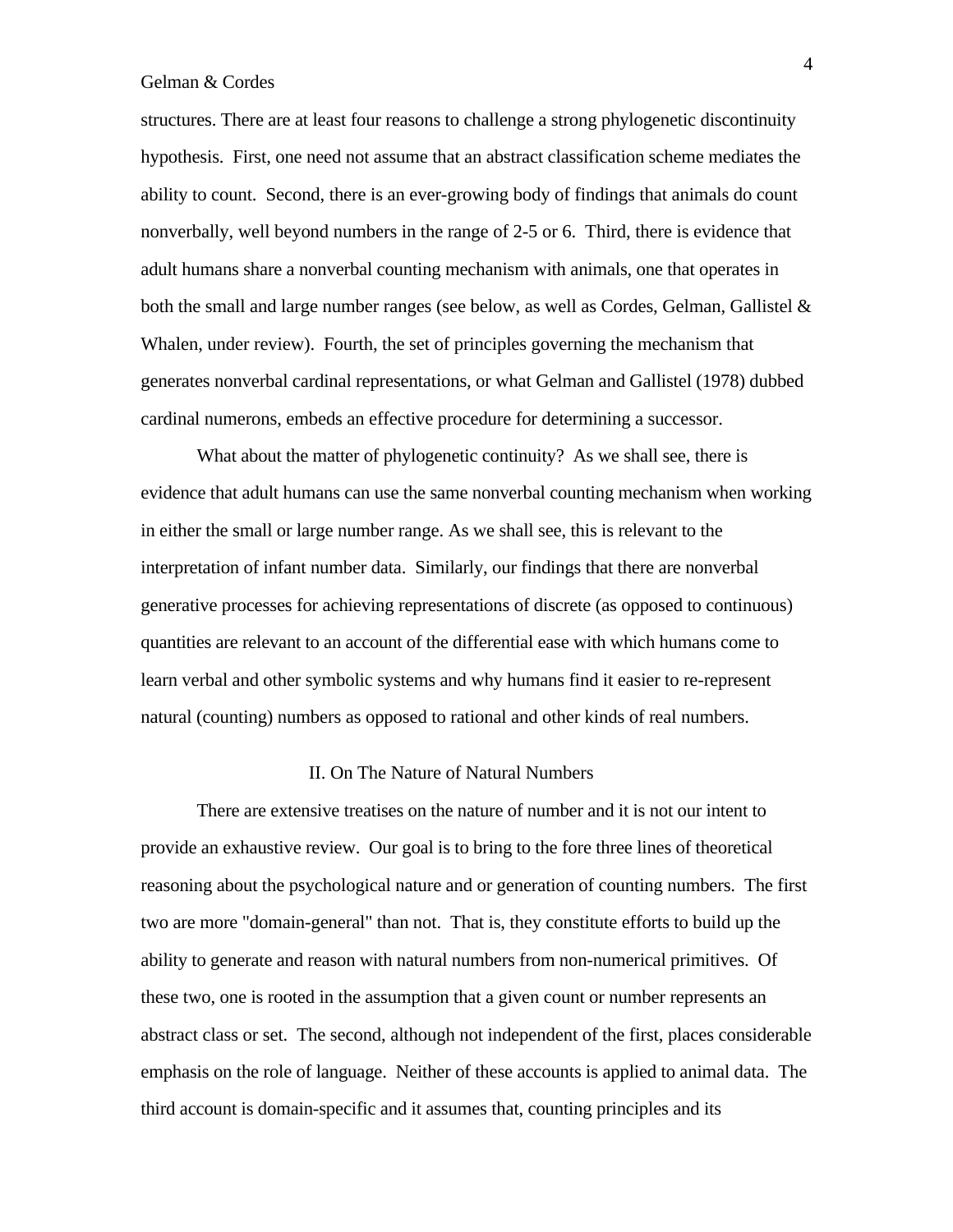representations, in combination with arithmetic reasoning principles, constitute a foundational domain unto themselves. It is applied to accounts of nonverbal counting and arithmetic reasoning, be this in animals, preverbal children, or groups who use nonverbal counting systems.

## The Classification and Set-Theoretic Approach.

This view is very much related to traditional theories of concept acquisition and set theoretic definitions of numbers. From the developmental perspective, the idea is that, at first, children cannot even classify like items with identical properties (e.g., Piaget, 1952; Vygotsky, 1962; Werner, 1954). Then, they move on to classifying together items that are perceptually identical, then items that differ in a property but share a shape, and so on, until items that differ considerably with respect to their surface properties are treated as members of an abstract class, 'things.' It is assumed that children have to develop classification structures in order to classify at this level of abstraction. In the case of numbers, the abstract capacity to count is related to the idea that a given number, say 5, represents, the set of all sets of that number, be these sets of 5 dogs, 5 ideas, 5 things in a room, or Lewis Carroll's miscellaneous collection of five kinds of things: ships, shoes, sealing wax, cabbage and kings. Movement from the concrete to the abstract takes a very long time, even for man. Sir Bertrand Russell, who made fundamental contributions to the settheoretic approach to number, put it thusly: "It must have required many ages to discover that a brace of pheasants and a couple of days were both instances of the number two" (Dantzig, p.6, 1967). Further discussion of the set-theoretic approach is presented in Chapter 11 of Gelman and Gallistel (1978).

## The Language Dependency Approach.

There are at least two kinds of language-dependency arguments. One treats language as a necessary prerequisite. In this case there can be no such thing as preverbal or nonverbal counting. Further, understanding of the meaning of the count numbers, as well as their arithmetic use, emerges from inductions based on the use of counting words in the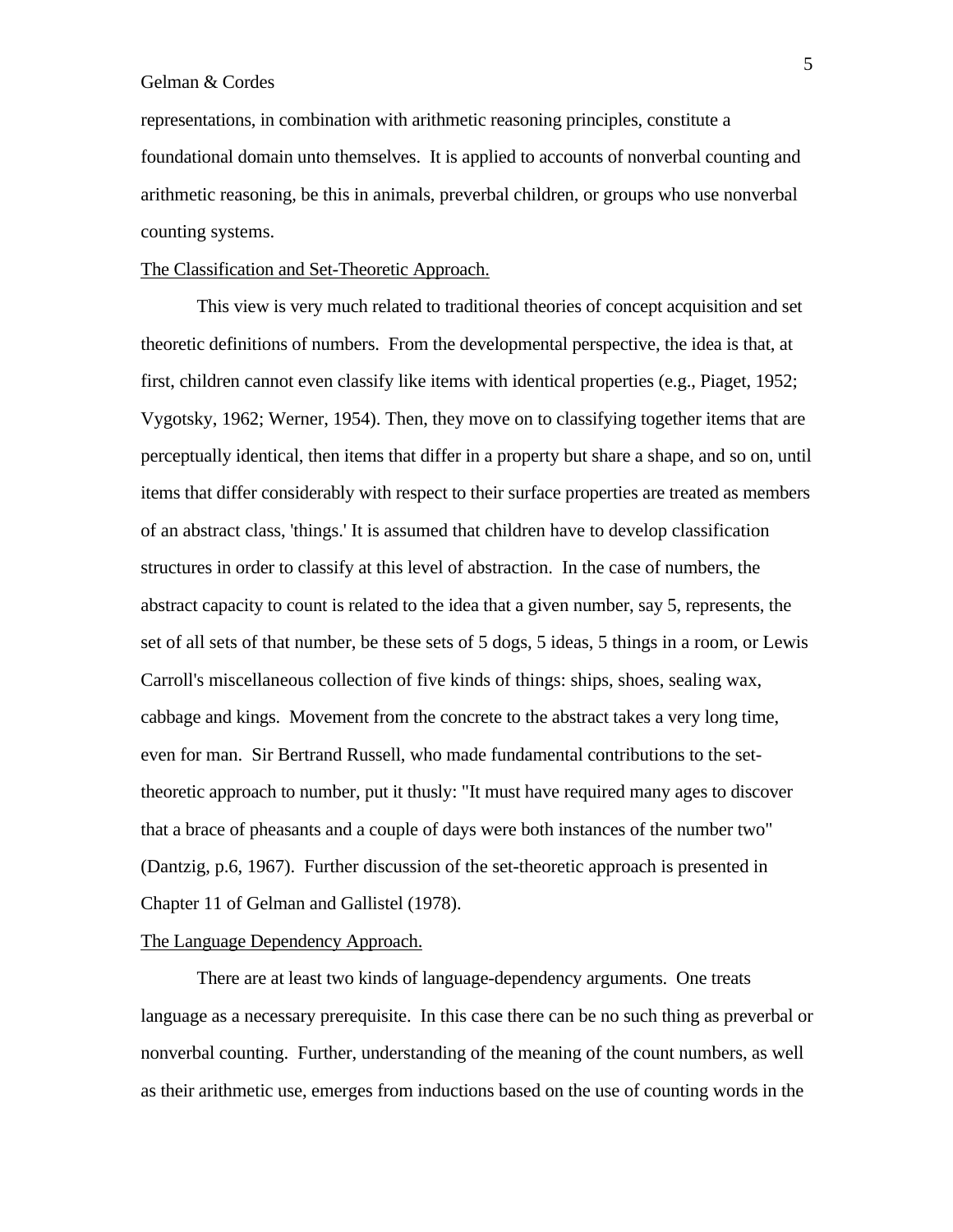context of subitizing, and rote counting experiences. Fuson's (1988) treatment of verbal counting is a possible example of this account. So too is McLeish's (1991), who wrote: "The reason for animals' inability to separate numbers from the concrete situation is that they are unable to think in the abstract at all – and even if they could, they have no language capable of communicating, or absorbing, such abstract ideas as 'six', or a 'herd'" (p.7).

A second kind of language-dependent argument allows that there is, or could be, a system for nonverbal counting and/or arithmetic that does not generate discrete values. However, this system is seen as both separate from and discontinuous with a verbal counting system. Carey (this volume) develops one form of such an account but there are others (e.g., Bloom, 2000; Butterford, 1999; Dehaene, 1997). The verbal counting system usually is treated as being closely related to and emergent from the semantic/syntactic linguistic system of quantifiers. If the ability to count is indeed dependent on the development of language, then animals, who are nonlinguistic, and infants, who are prelinguistic, definitely cannot really count.

## The Domain-Specific Approach

We favor a domain-specific approach to the count numbers and their arithmetic function and define a domain of knowledge in much the same way that formalists do, by appeal to the notion of a set of interrelated principles. A given set of principles, the rules of their application, and the entities to which they apply together constitute a domain. Since different structures are defined by different sets of principles, we can say that a body of knowledge constitutes a domain of knowledge to the extent that we can show that a set of interrelated principles organize the entities and related knowledge as well as the rules of operation on these. Counting is part of a number-specific domain, because the representatives of numerosity (what we call numerons) generated by counting are operated on by mechanisms informed by, or obedient to, arithmetic principles. For counting to provide the input for arithmetic reasoning, the principles governing counting must complement the principles governing arithmetic reasoning. For example, the counting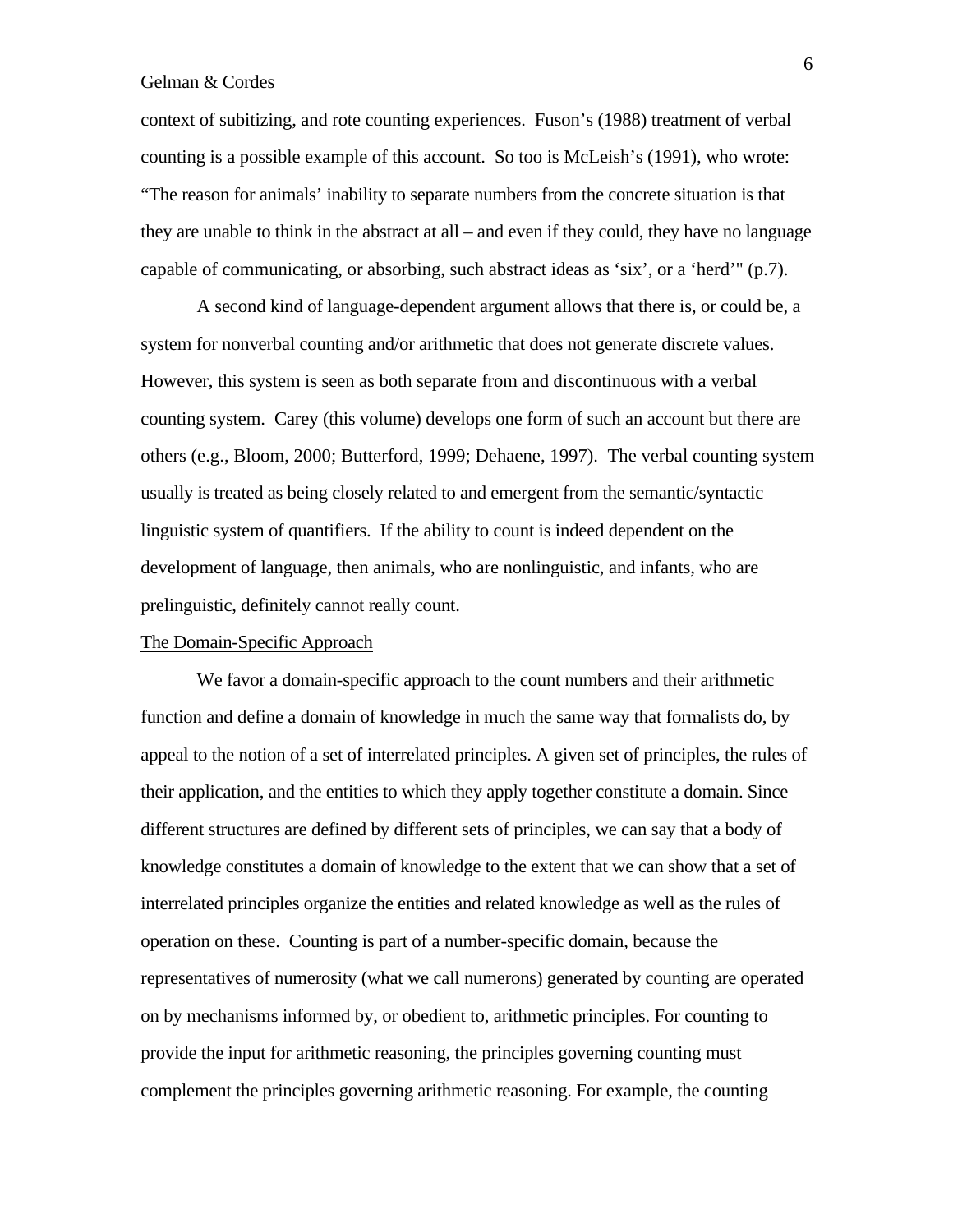principles must be such that sets assigned the same numeron are in fact numerically equal and the set assigned a greater numeron is more numerous than a set assigned a lesser numeron. The counting principles and their relation to the arithmetic operations of addition, subtraction, and ordering are illustrated in Figure 1.

## Insert Figure 1 About Here

Note that there is nothing in this formulation that yokes counting to the use of number words or other numerical symbols. Indeed, this is why we introduced terms to distinguish between nonverbal and verbal or symbolic representations: numerons and numerlogs (Gelman & Gallistel, 1978). As long as the generative process honors the oneone, stable and cardinal principles, and tolerates a wide range of item types, we can say that it is a candidate counting device. A pulse generator and a computer are examples of such entities.

Nor is it necessary to assume that a complex hierarchization scheme mediates the ability to come to understand that one can count a heterogeneous collection if one simply thinks of them as 'things'. Under these circumstances, the primary requirement is thingness or individuation of the members of the to-be-counted set. That is, the only requirement is that each thing can be treated as separable one from each other, either physically or mentally. Often it is the case that things being counted are separably moveable items, processes that serve figure-ground abilities can help us sort things from nonthings. Similarly, perceptual tendencies to separate auditory events (tones or speech units) can help one keep track of already-counted vs. to be-counted inputs. Of course, there is much work to do on the question of what we will tolerate as a countable part, whether young children will count the Lewis Carroll set as five, and so on (Shipley & Shepperson, 1990). But the research agenda as to what counts as a separate countable is a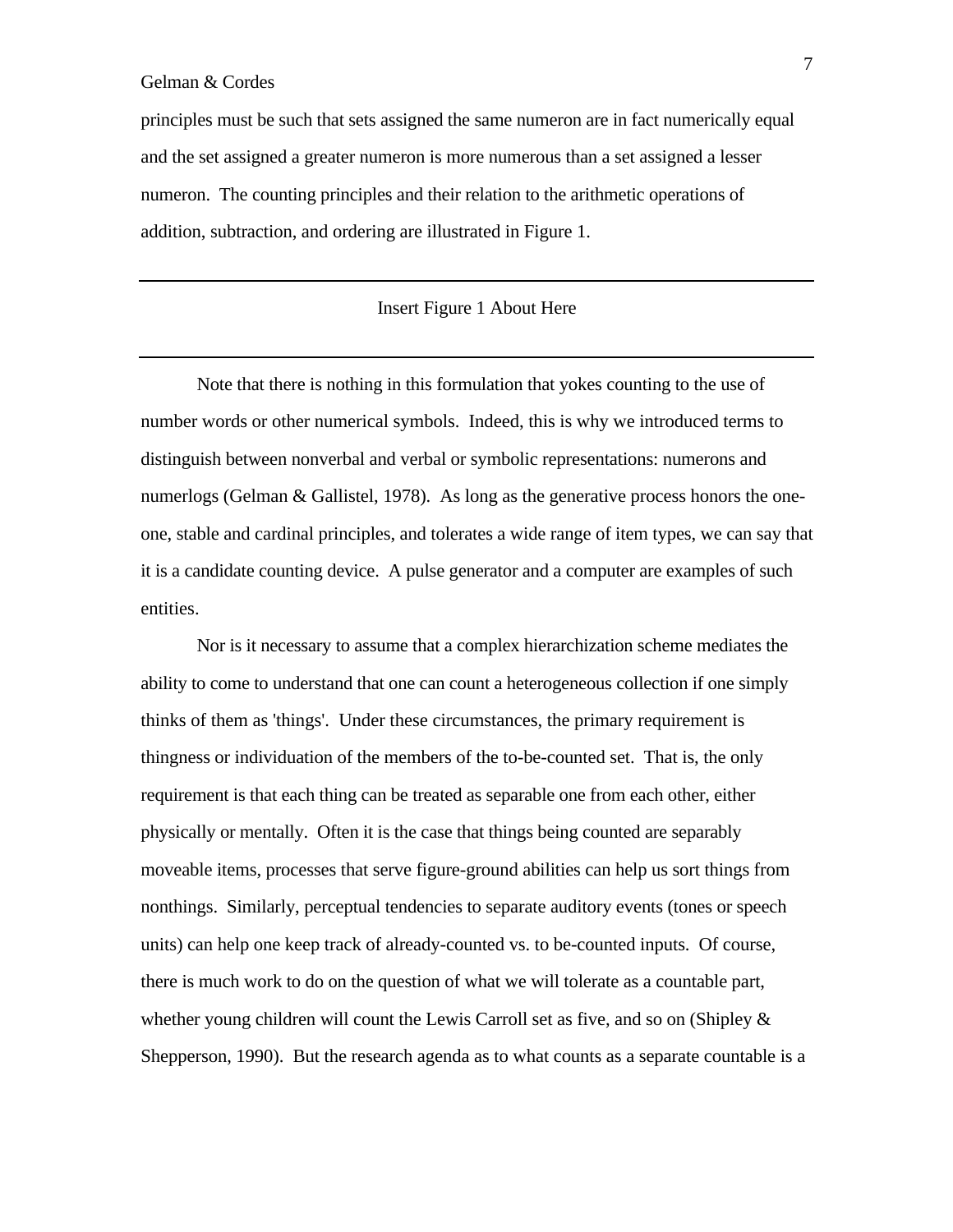different one than one that ties counting prowess to the development of the ability to use hierarchical classification systems.

In the next section we present our model of this counting device, namely that it is just the machinery that generates the real numbers that represent countable, ordered, quantities, that is the cardinal numerons. (Gallistel & Gelman, 1992; Gallistel, Gelman & Cordes, 2000).

### III. On Nonverbal Counting and the Accumulator Model

We favor a direct descendant of the Meck and Church (1983) accumulator model for animal counting data. As shown in Figure 2, the model uses a discrete process to generate ordered quantitative representations, for both animals and humans (Gallistel & Gelman, 1992; Whalen, Gallistel & Gelman, 1999). In addition, it is assumed that humans build bi-directional mappings between the quantities generated by the counting processes and the various count words and symbols that stand for a given cardinal value. To expand on the nature of the model, we begin by reviewing some animal counting data. Then, we turn to evidence that humans share the nonverbal counting mechanism. To end, we return to consider the idea that there are small number mechanisms that are independent of counting, be these perceptual or object file.

## Insert Figure 2 About Here

### Evidence that Animals Count Nonverbally.

As it turns out, there is a set of experiments showing a variety of animals possess some surprising numerical abilities. This includes the ability to reason and count about rather large set sizes. Of course, whatever the process by which animals do count, it surely is a nonverbal one. Brannon and Terrace (2000) showed that monkeys can order stimuli that display as many as 9 items. Once trained to arrange sets of 1, 2, 3, and 4 items in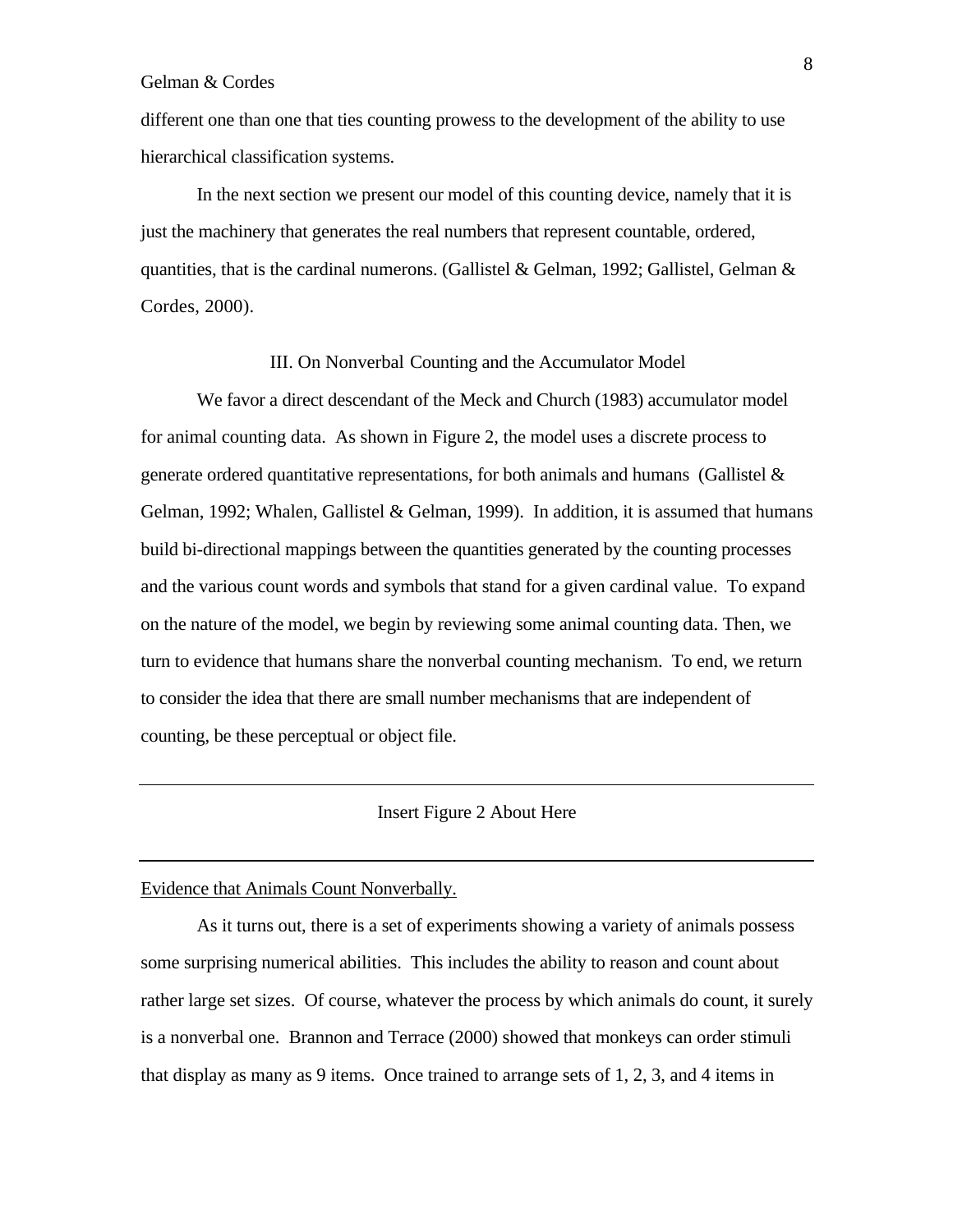ascending order, they spontaneously generalized to novel sets of items containing 5-9 items. Platt and Johnson's (1971) study of the ability of rats to count is an especially nice example of nonverbal counting in animals. Their data are shown in Figure 3.

## Insert Figure 3 About Here

Platt and Johnson's rats had to press a lever an experimenter- determined number of times in order to arm a feeder. The target values of N varied from 4 to 24. If a rat pressed too few times, the counter that was keeping track of the number of presses was reset, meaning that the rat had to start his count anew. The rats' responses were systematically controlled by the target value of the requisite number of presses in a given block of trials. As the target value increased for a block of trials, so did the modal number of presses. In addition, set size increases led to a systematic effect on the animal's accuracy, that is, the increases so does the mean number of responses width of the distribution was proportional to the mean number of responses for a given experimental N. As a result, the outcome of dividing the standard deviation by the mean was a flat function. That is, the data from the experiment can be said to exhibit scalar variability. This characterization of the rat's counting behavior is common to a number of other studies with animals and is well-modeled by the nonverbal counting mechanism shown in Figure 2.

In our model of nonverbal counting (Gelman & Gallistel, 1978; Gallistel & Gelman, 2000; Gallistel, Gelman, & Cordes, in press) cardinal numerons are represented by magnitudes generated by an accumulator process. As shown in Figure 2, each unit enumerated is represented by an additional increment in the accumulator, analogous to pouring a fixed amount of liquid into a beaker. The cardinal value of the counted set of items or events is represented by the final magnitude in the accumulator (analogous to the total amount of liquid in the beaker). As the magnitude in memory increases, there is a proportional increase in the variability of the magnitudes read from that memory--in the trial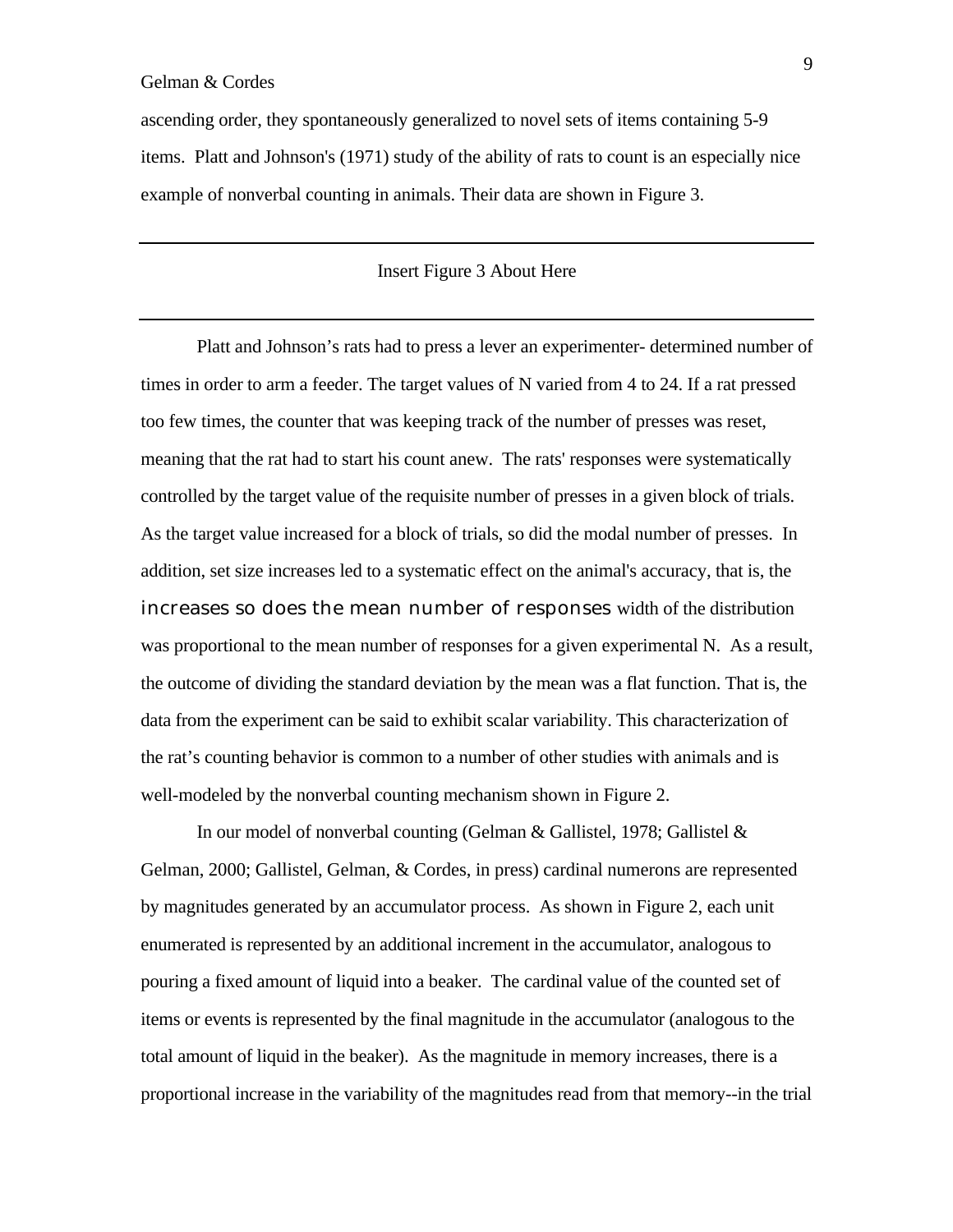to trial variability of the magnitudes actually remembered. The proportional variability in the magnitudes read from memory leads to scalar variability in the behavioral data, because the processes that translate remembered numerical magnitudes into numerically governed behavior make ratio comparisons between remembered (target) and current estimates of numerosity. These and other findings imply that a system of simple arithmetic reasoning (addition, subtraction, ordering) mediates the translation of numerical magnitude into observable behavior (see Gallistel, Gelman, & Cordes, in press, for evidence that the reasoning processes also include multiplication and division).

Although the product of the accumulator processes is a magnitude, its processes are discrete and embody the counting principles. That is, the counting processes are governed by the how-to counting principles, these being the (1) One- one principle: There is one and only one discrete pour (or, if you prefer, pulse) for every item, and as many pours as there are items to count; (2) Ordering principle: The process is a sequential one, generating one and only one quantity at a time; and the (3) Cardinal principle: The last magnitude generated by this discrete process has a special status -- it is written to memory and represents the cardinal value of the counted set. Finally, the memory is variable -- this is indicated by the sloshing line in the figure. Since it is a discrete process that renders successive quantities, there is a perfectly clear sense in which one gets the next magnitude. Given that there is a next relation that holds among the quantities, it follows that these represent discrete quantity, i.e., countable quantity. This sets the stage for our idea that humans come to map nonverbal quantity representations generated by counting to verbal and/or other symbolic representations of the natural numbers (see the bottom of Figure 2). Several lines of evidence are consistent with this proposal. In what follows we focus on the evidence that adults use a nonverbal counting mechanism that shares the key properties of the animal one presented above. The final section of the chapter returns to the mapping proposal.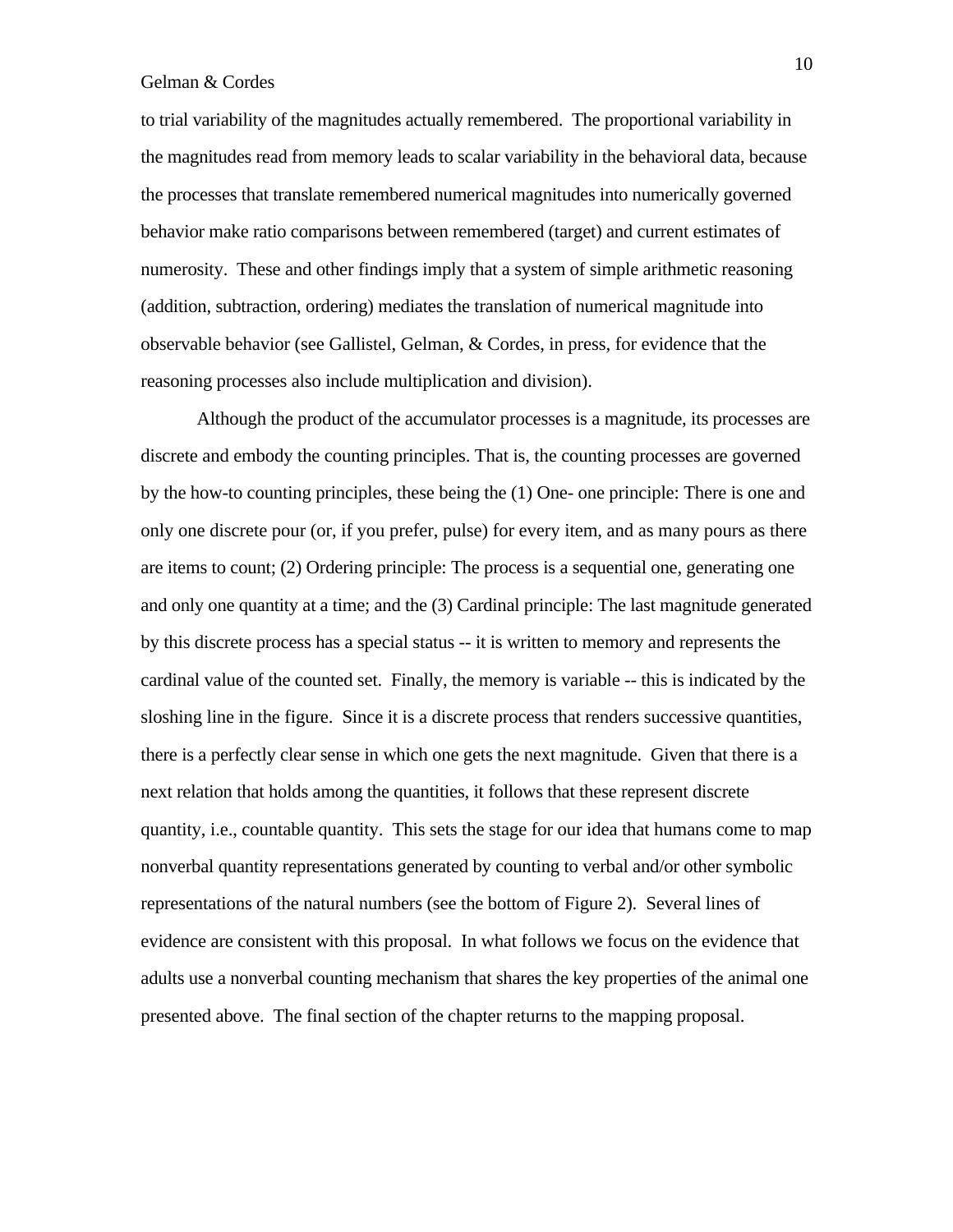## Adults Also Count Nonverbally.

It has been known at least since the work of Moyer and Landauer (1967) that the mean reaction latency for adult human judgments of the numerical order of numerals increases with relative numerical proximity: the smaller the percent difference, the longer the mean latency (Dehaene, 1990; Holyoak, 1978, 1982; Moyer, 1973). The increase in reaction latency suggests that adult human judgments of numerical order are based on an underlying magnitude representation of numerosity. Whalen, Gallistel and Gelman (1999) have presented evidence that adult humans can use a nonverbal counting mechanism to generate magnitudes. In a key press task, adults were first shown an Arabic numeral and asked to rapidly press a key, without counting, until they felt they had arrived at the represented number. The number of key presses increased linearly with target number and so did the trial-to-trial variability in the number of presses for a given target number. On a different task, subjects saw a rapidly, but arhythmically, flashing dot and indicated how many flashes they felt they had seen, without counting. Similar results to the key press task were obtained, providing further support for nonverbal numerical competence in adult humans similar to the one observed in nonverbal animals.

More recently Cordes, Gelman, Gallistel and Whalen (under review) asked adult subjects to talk while doing the nonverbal counting task. Depending on the condition, subjects either recited "Mary had a little lamb" or the word "the", over and over again, while pressing a key as fast as they could as many times to represent the value of target Arabic number. We reasoned that these talk-aloud conditions would be an effective way of preventing verbal counting, sub-vocal or otherwise, because you have to say something just at the moment when you would say the count word if you were counting verbally.

Again, we obtained the signature pattern of scalar variability. Together the above results support both of our proposals about human counting: we have available a nonverbal counting mechanism and engage in a bi-directional mapping process. The latter allows them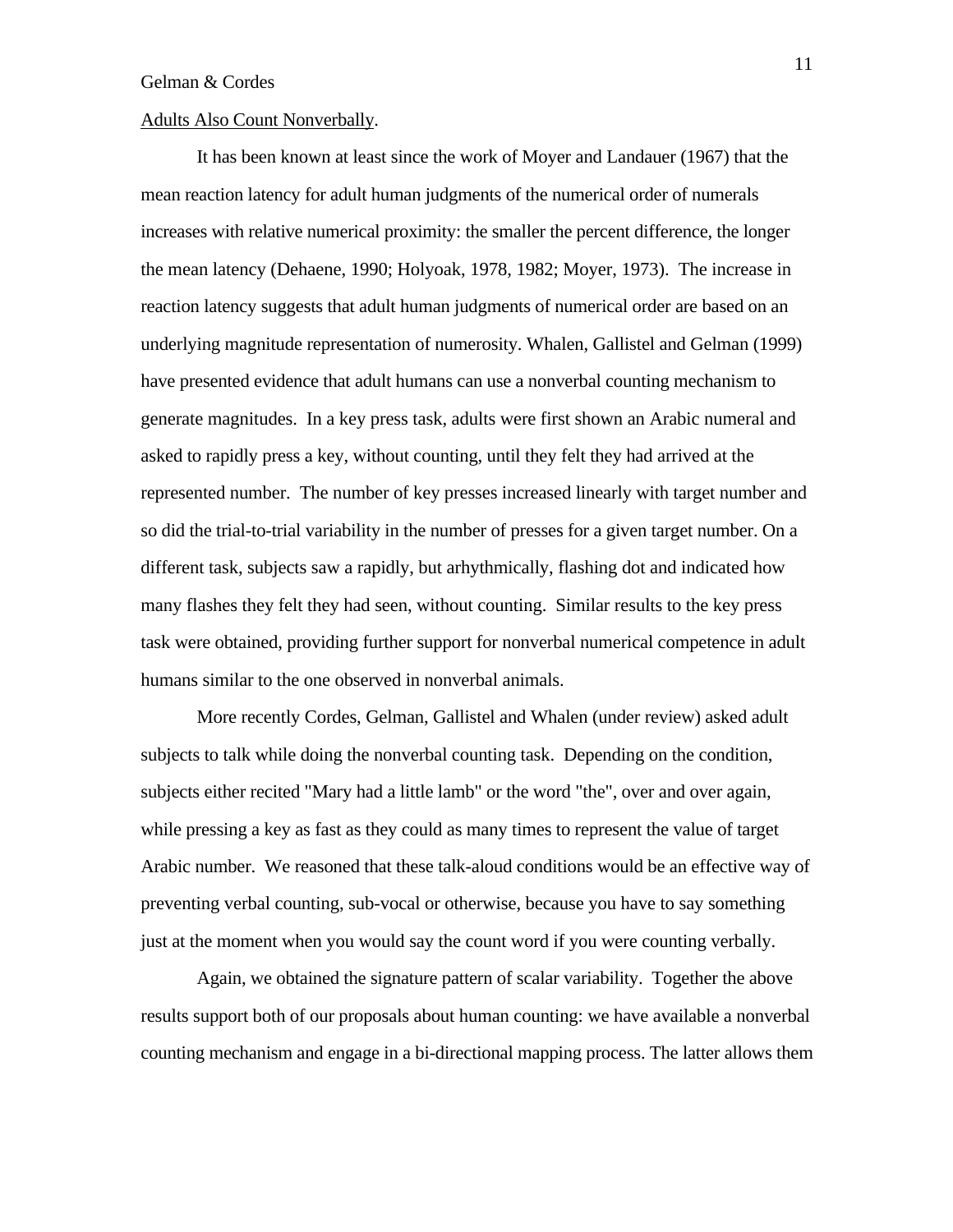to map either from a given numeric symbol to the nonverbal counting of taps or the nonverbal counting of flashes to numeric symbols.

At first blush, the idea that adults use any nonverbal counting mechanisms to deal with any arithmetic tasks, let alone one that has scalar variance, might seem decidedly odd. After all, the great advantage of the language of mathematics is that it makes things precise and exact. But ponder the fact that it takes longer for people to judge that 99 > 98 than it does to judge that  $4 > 3$ , even though the differences are exactly equal. Similarly, it takes people longer to judge that  $9 > 8$  than it does to judge that  $9 > 4$ . These size and distance effects are further evidence that adult humans can and do use a nonverbal counting mechanism that exhibits scalar variability. Still, the fact that we also know that, mathematically,  $(99-98) = (4-3)$  makes it obvious that there is more than one way we can represent, define and reason about numbers (See also Dehaene, Spelke, Pinel, Stanescu, Tsivkin, 1999; Droz, 1992).

### Discontinuity Between Nonverbal and Verbal Counting?

As indicated at the start of this essay, the notion of a non-numerical mechanism, be it a perceptual apprehension or an object-file one, is contrasted with the ability to count and reason about abstract representations of number and quantity. The distinction is grounded in one or both of two different kinds of accounts. First, there is the presumption that there is either a non-numerical, or at best, a quasi-numerical mechanism for processing displays that contain small set sizes, about 3-5. This proposal is a common feature of histories of mathematics or the anthropology of "early man". It also has support from a number of developmental and cognitive psychologists. Many who study the abilities of infants, young children, and adults to discriminate between different set sizes also favor the hypothesis that a non-numerical mechanism accounts for the limited ability of infants to discriminate between 2 and 3 but not larger set sizes, young children's difficulties counting verbally with set sizes that go beyond 3 or 4, and the fact that children and adults respond more rapidly to sets in the small number range as opposed to ones larger than 6 or 7.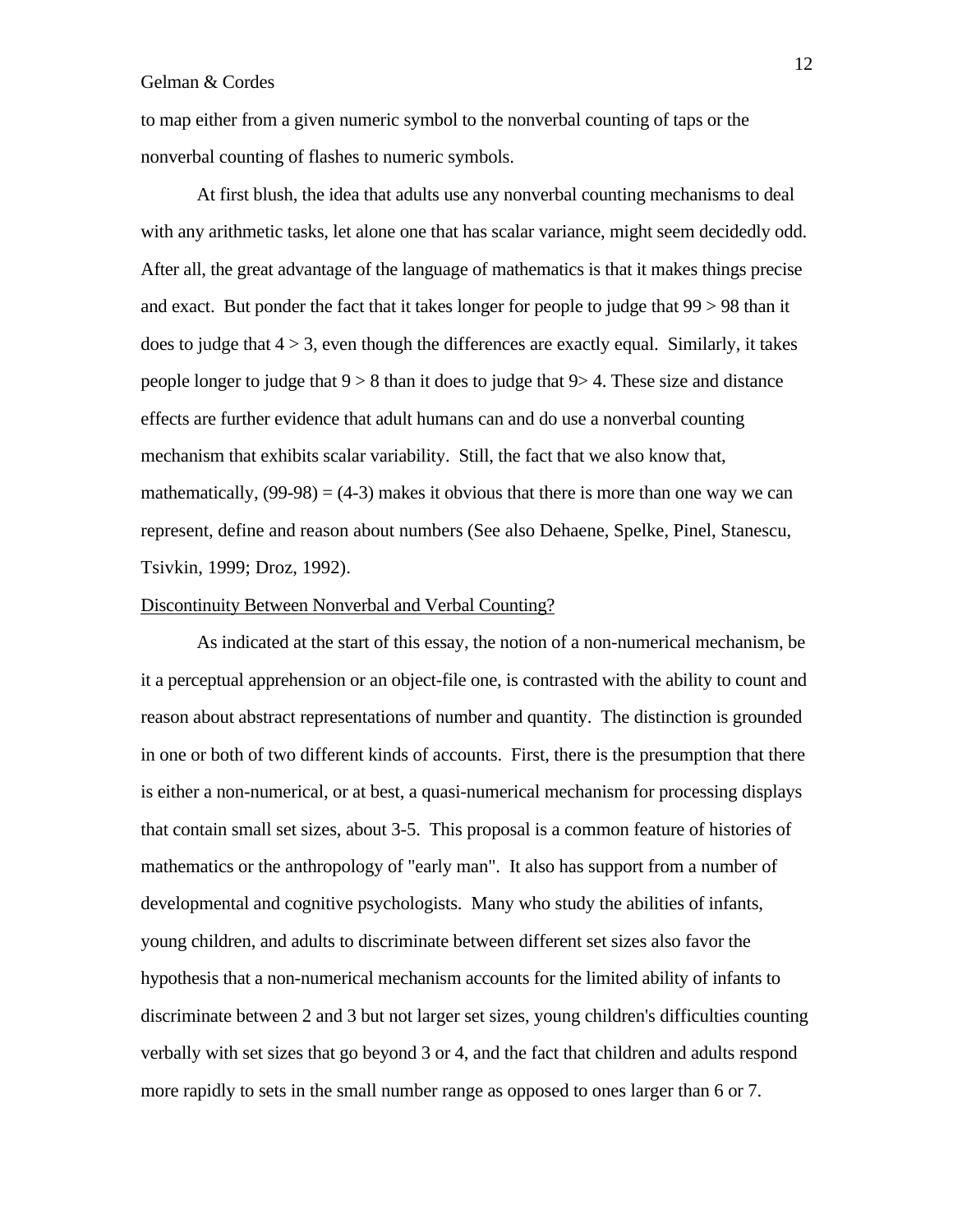Whatever the details of these accounts, they all share a discontinuity assumption. This is that the nonverbal representation of the small numbers is fundamentally different from the nonverbal representation of the bigger numbers.

If small numerosities were represented by something like sets of tally marks, say, object files, and larger numerosities by magnitudes (Carey, this volume; Uller, Carey, Huntley-Fenner & Klatt, 1999), then these two modes of representation would seem to be like oil and water. How does one subtract a set of two tally marks from a magnitude representing, say, numerosity 8? By what mechanism does the brain carry out binary combinatorial operations that span the two ranges? If small numerosities were represented by something like a perceptual classification process, say where "twoness" and "threeness" are like "cowness" and "treeness" and numerosities greater than 4 were represented by quantities, the combinatorial still exists. Indeed, it gets worse since there is nothing we know about perceptual classification processes that leads to an ordering rule such that cowness somehow represents more than treeness. Nor is it clear how one would perform operations of addition and subtraction. Although it is possible to order small sets of tally marks and even add or subtract them, there is the problem that the operation of addition would not be closed, that is, the addition of "3" and "3" would be impossible because the value "6" is not included in the small number system. Further, unto themselves, object files do not generate a "next" entry. For this to happen, at least the operation of addition has to be added to the number processing repertoire. We do not mean to deny that infants use object files to individuate items. We do deny that, on their own, they lack intrinsic quantitative properties (Simon, 1999).

Returning to Figure 3, we draw attention to two characteristics of the data pattern. First, the animals made errors on some trials in the small number range. Second, there is no indication that there is a change in the statistical functions describing performance across the full range of the numbers used in the experiment. That is, there is no clear reason to hold that performance on the small N of 4 was governed by a different process than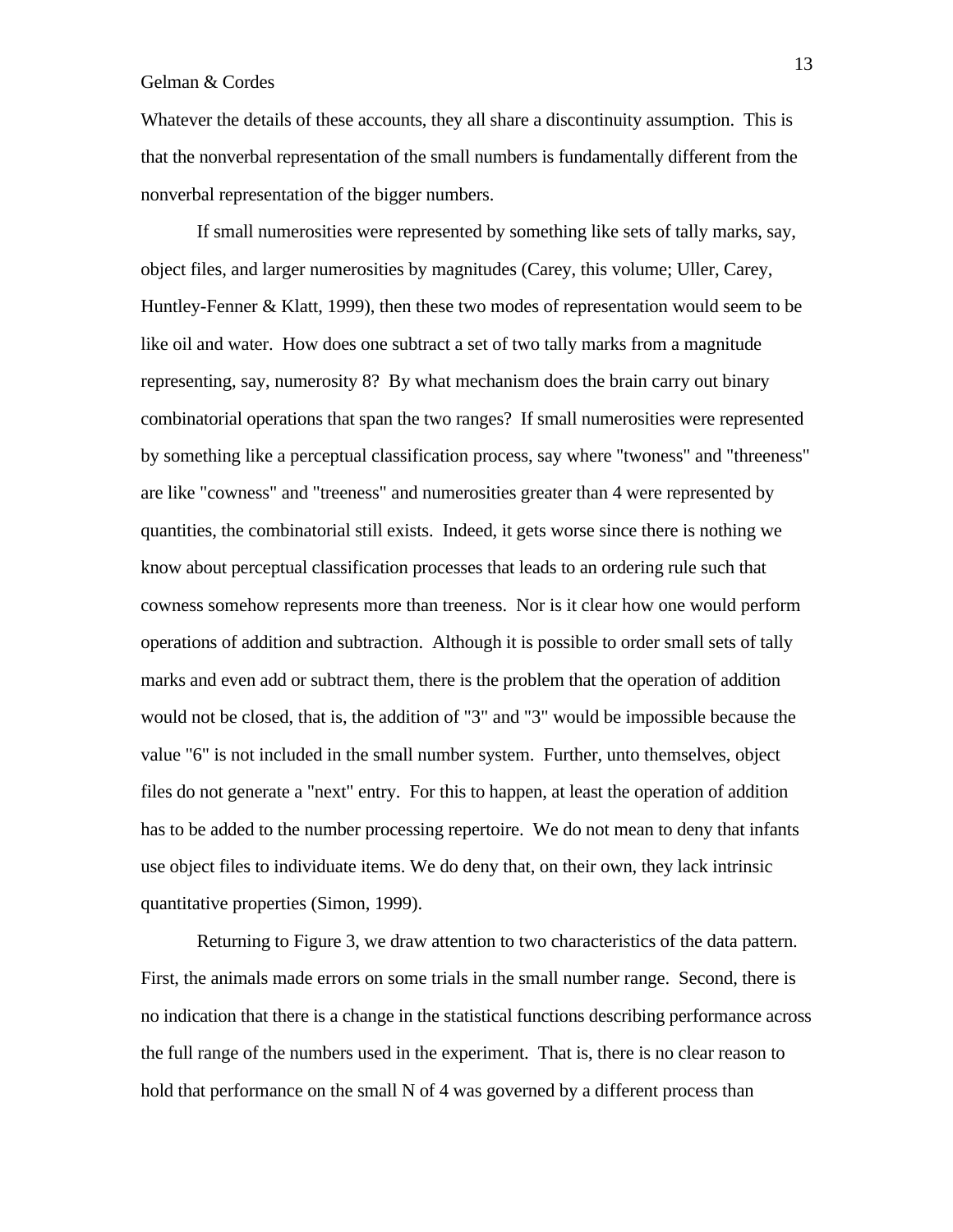performance on the larger set size values. This consideration led Cordes et al. (under revision) to include numerals representing values in the small, "number sense" range  $(2, 3, 3)$ 4, 5) as well as ones assumed to be in the nonverbal counting range (8, 13, 20 & 32). Each of 4 subjects were run 20 trials on every one of the set sizes. As already indicated above, these 'talking' while nonverbal counting data are characterized by scalar variability. This means that all subjects made mistakes, even when given the target values of 2, 3, and 4. Note that the shapes of the relevant distributions shown in Figure 4 are very much like those in Figure 3, the latter being from data collected with rats. Moreover, as reported in Cordes et al., the coefficients of variation for targets "2", "3", "4", and "5" do not differ from those beyond that range. So, the variability in mapping the nonverbal counting system to a graphemically specified target number is scalar all the way down.

## Insert Figure 4 about Here

The probability that adults in the Cordes et al. study made an error when working with small N's was small. Had we not used a large number of trials, we might have missed the systematic tendency to err even in this range. This does not mitigate the fact that the function describing the relationship between number of responses and errors is the same in the small and larger number range. Given that animals and adults err when generating a nonverbal representation of small values of number, there is a straightforward design implication for studies with young children that uses a variant of a discrimination paradigm. Given that the underlying variance of the memory for a given quantity representation increases systematically as does set size, the probability of X number of children succeeding decreases as a function of N. Put differently, the probability of making a memory error when comparing the values in question will increase as does N. As a result, the fact that a given N of infants pass discrimination or habituation tasks with small, but not somewhat larger numbers, could well be due to a statistical artifact as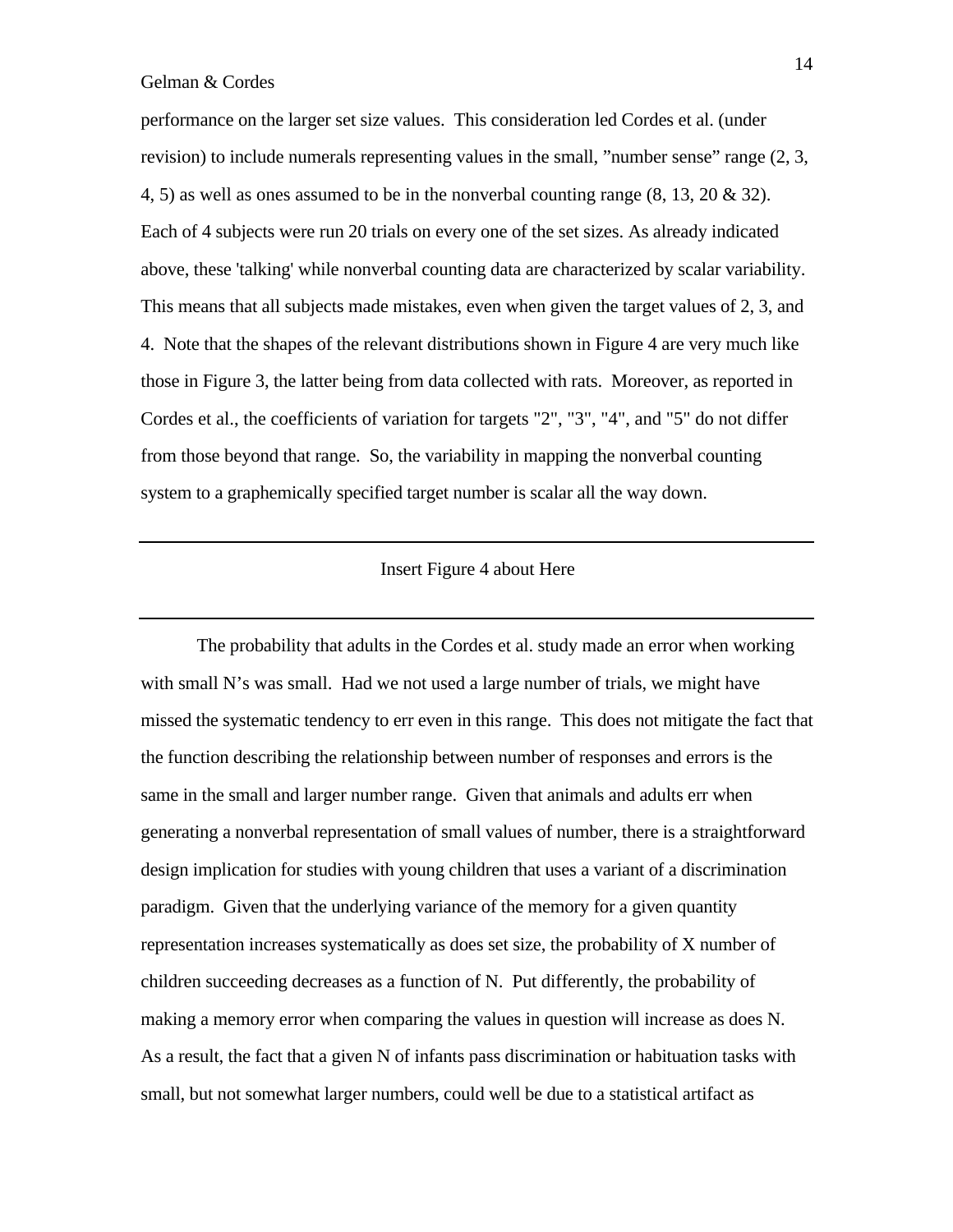opposed to a common underlying competence mechanism that deals both with N's outside and inside of the "subitizing range". In order to protect against this possibility, it is important to find ways to run repeated trials with infants and young children. Since this is not an easy task to accomplish, investigators should at least increase the number of participants. Studies which incorporate these design features are needed in order to choose between a position like ours, that assumes there is a continuity between the ability of animals and humans to engage in nonverbal counting, and ones that favor a variant of a discontinuity hypothesis.

The Cordes et al. results bear on another issue raised by Carey (this volume). She states that "analog magnitude representational systems do not have the power to represent natural number" (p. x). This is not so. The natural numbers are a special subset of the real numbers. Since our model provides an effective procedure for determining a nonverbal successor, it encompasses a foundational feature of the natural numbers. This issue illustrates the importance of the question of how the implicit becomes explicit and whether or not the implicit system underlies learning about the re-representational tools, be these linguistic or alternative symbolic systems.

## IV. On Learning About Verbal and Other Symbolic Re-Representations of Number

The availability of a nonverbal arithmetic-counting structure facilitates the verbal counting system. This is because learning about novel data is aided whenever it can take advantage of an existing mental structure. The learner is more likely to select together those pieces of data that the culture offers as relevant. When the use-rules organizing the sequential sounds of a culture's particular count list honor the counting principles, then they can be mapped to the available, implicit list. In this case, young learners have a way to identify inputs that can be mapped to the counting principles and then the principles can begin to render the lists numerically meaningful. Preverbal counting principles provide a conceptual framework for helping beginning language learners identify and render intelligible the individual tags that are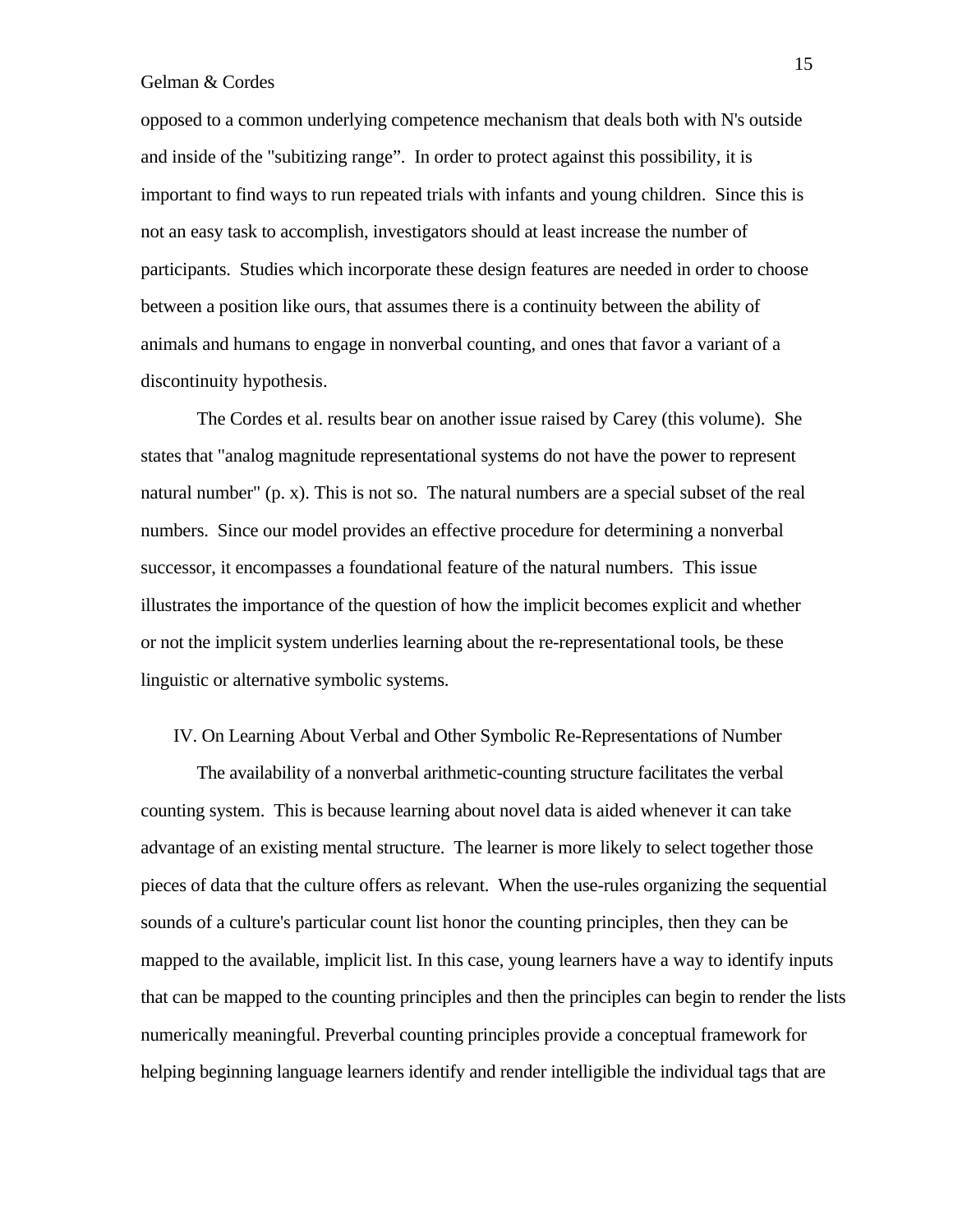part of a list that is initially meaningless. It also provides a structure within which they build an understanding of the words (Gelman, 1993).

Of course, it is one thing to master a culture's language rules that makes it possible to generate successive next numerals, forever. The issues of early variability are complex (Gelman & Greeno, 1989; Gelman 1993). Here we focus on ones related to the topic of continuity and discontinuity. First, even adults, unlike computers, are less than enthusiastic about memorizing long lists of sounds that are not intrinsically organized. There is nothing about the sound "two", that predicts the next sound will be "three", or the sound "three", that predicts the next sound will be "four", and so on. This is a non-mathematical, information processing reason to expect the task of committing even the first nine count words to take a considerable amount of time, and it does — as much as 2-4 years (Miller, Smith, Zhu, & Zhang, 1995). Since the nonverbal counting process allows for the generation of a successor for each representation, there is yet a further serial learning problem the child has to confront. This is the mastery of the structure of the base-rules embedded in a particular language's counting system.

The English count list lacks a transparent decade rule for at least the first 40 entries, and probably, first 130 count words. Learning this rule ends up taking a surprisingly long time. Hartnett (1991) found that a number of Kindergarten and Grade 1 students had yet to catch on to the procedure for generating the count words in the hundreds (Hartnett, 1991), most probably because many English speaking children think one hundred is the next decade word after ninety. If so, in order for them to induce the 100's rules in English, they need to encounter relevant examples. Cross-cultural findings are consistent with this argument. Chinese has a more transparent base-10 count rule for generating subsequent count words, even for the tens and decades. Although the rate at which English and Chinese speaking children learn the first nine count words is comparable, Chinese speaking children learn the subsequent entries at a much faster rate (Miller et al., 1995; Miller & Stigler, 1988). Cultural variables also influence the extent to which limited count lists are used. The first author well recalls a conversation with an Ethiopian man who had moved to Israel. He was readily able to provide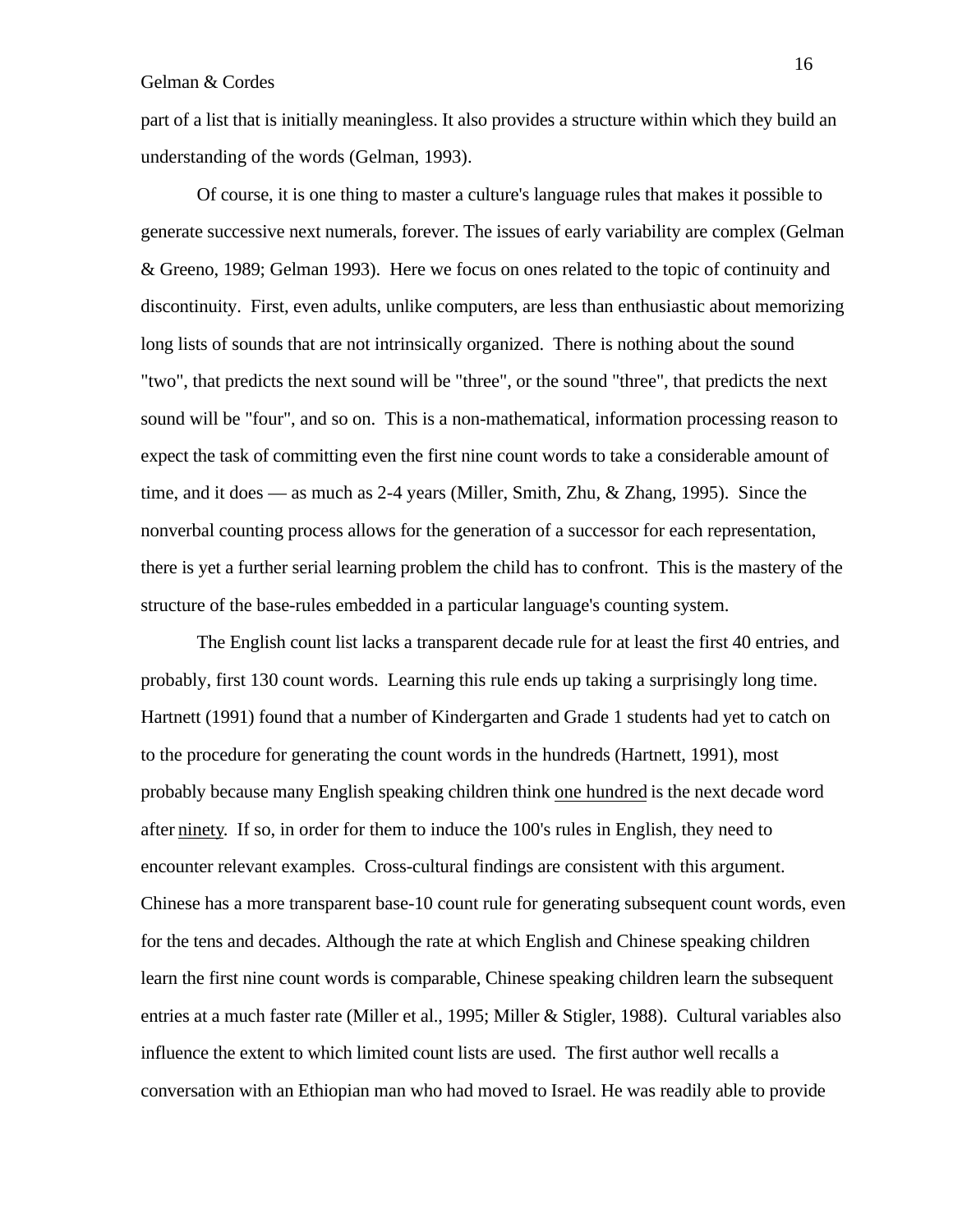the words in Falshel for count words well into the thousands. However, when we asked him to name the word for 1,000,000, he used the Hebrew word. We pointed this out and he responded "there is nothing we counted to 1,000,000 when I lived there." Other examples of the rapid assimilation of well-formed generative count lists as soon as a culture encounters them are provided in Crump (1990), Gvozdanoviâc (1999), and Zaslavsky (1973)

A culture's rapid uptake of a count list that is better than one already in use is especially interesting. For us, these are examples of minds in search of the kind of list that best serves counting principles. It is as if the minds of people in these cultures are already prepared to adopt counting tools that will allow them to generate verbal counting successors. A related phenomena was reported by Hartnett and Gelman (1998). They engaged children in Kindergarten as well as Grades 1 and 2 in a thought experiment designed to encourage them to reach an explicit induction of the successor principle. To do this they asked children to ponder a larger number, then add 1 to that, then again add 1, and so on. Periodically, a child was asked if the number she was thinking about was the largest there could be or whether there were more numbers. Then, depending on the child's answer they were asked what the biggest number was and whether they could add to it or what was the next. A very large percentage of the children caught on to the successor principle, indeed, they went around telling their friends about their new knowledge.

The majority of children in the Hartnett and Gelman (1998) study listed numbers at least as great as 100 when first asked what they thought was a big number. Some however, said numbers well below 100, e.g., 29. These children resisted the idea that there is always a larger or next number. Still, it would be premature to conclude that these younger children lacked knowledge of the successor principle. They did know that there would be yet another, and another, and another, and .......... another dot --- given a dot-generating machine and an endless supply of paper. It therefore is more likely one needs to know the rules for making up the next verbal number. Indeed, one child said "you can't do that, unless someone makes up a new count word". These are all considerations about the kinds of explicit knowledge that

17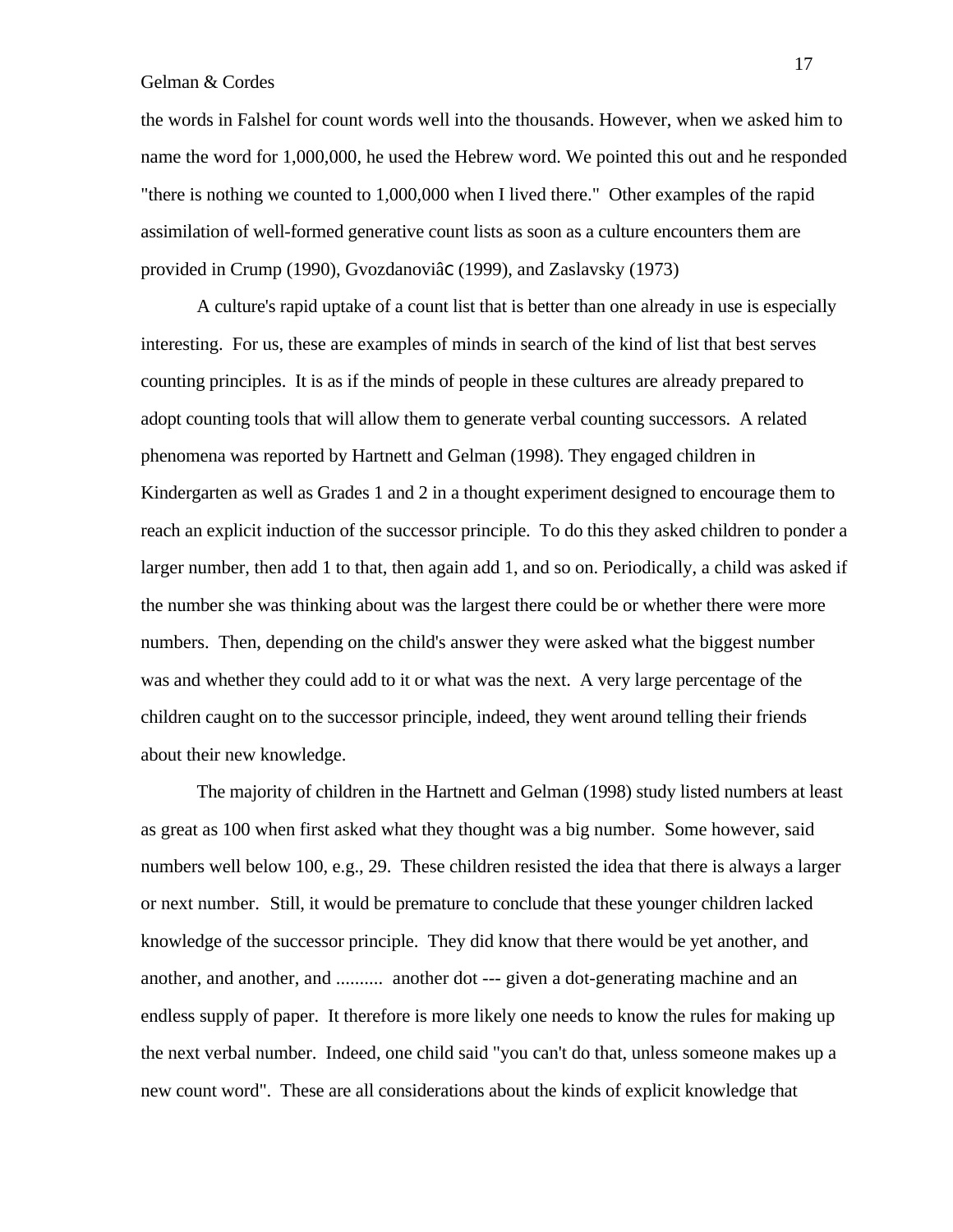develop, and not whether the successor principle is implicitly available. This highlights why it is critical to keep separate the processes which generate the representation and the nature of that representation.

Differences in the structure of the linguistic and/or symbolic entities that notate different kinds of numbers are related to the question of whether the learning about them is facilitated by existing nonverbal mathematical representations or not. Knowledge of the counting principles can facilitate learning how to interpret the words and marks for the integer. They are discrete and are used in a way that maps directly to the counting principles. Most importantly, they map to the unique mean values that the nonverbal system generates with the counting processs. Note that there is no corresponding word for the variance associated with the mean. Hence, the verbal instantiation of the counting procedure highlights what are the mathematical features of the system: it generates discrete, successively, ordered values. This is part of our account of how it can be that people can interpret the count words at two different levels: (a) as a map to its nonverbal representation and hence as a quantity; (b) as a mathematical entity that has a precise mathematical meaning.

Although count words map in a straightforward way to discrete nonverbal entities, i.e., the means of the distributions generated by application of the nonverbal counting process, the same is not true for rational numbers or any other real numbers. Worse yet, the mathematical principles underlying the numberhood of fractions and decimals are not consistent with the verbally instantiated principles of counting. In fact, the verbal/notational system that children master for counting numbers is inconsistent with that for fractions and decimals. One cannot count things to generate a fraction. Formally, a fraction is defined as the division of one cardinal number by another: This definition solves the problem that there is a lack of closure of the integers under division. To complicate matters, some counting number principles do not apply to fractions. Rational numbers do not have unique successors; there is an infinite number of numbers between any two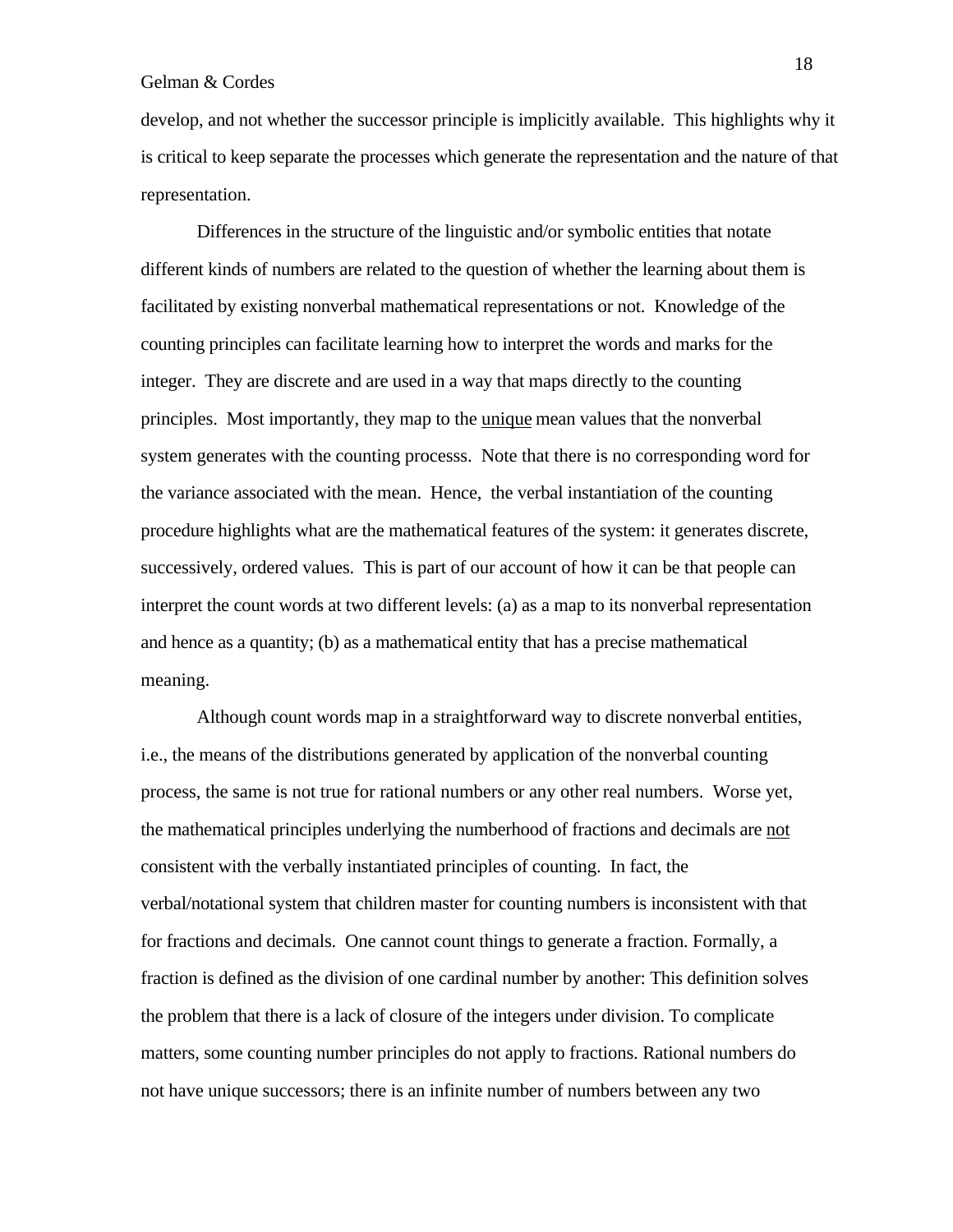rational numbers. So, one cannot use counting based algorithms for ordering fractions, for example, 1/4 is not more than 1/2. Neither the nonverbal nor the verbal counting principles map to a tripartite symbolic representation of fractions — two cardinal numbers X and Y separated by a line — whereas the formal definition of a fraction does.

Hartnett and Gelman (1998) reasoned that if children bring to their early school mathematics lessons the idea that the language of mathematics is grounded in counting principles and related rules of addition and subtraction, their constructivist tendencies could lead them to distort fraction inputs to fit their counting based number theory. These authors reasoned that, therefore, early verbal knowledge of number might serve as a barrier to learning about the meaning and notational system for fractions. In contrast, they expected that children of the same age would have a relatively easy time engaging in a thought experiment designed to encourage the explicit induction of the successor principle, here because the structure of the tobe-learned inputs mapped to their existing arithmetic-counting structure. These predictions were supported. The children in the Hartnett and Gelman (1998) study were in Kindergarten through Grade 3, rather young in school age. However, even college students persist in treating rational numbers as if they were odd variants of natural numbers. For example, students in a Chemistry class at UCLA said they could not graph a particular problem "because their graph paper did not have enough squares".

The Hartnett and Gelman findings highlight the need to pay attention to the extent to which the nonverbal representations of numbers map readily to the re-represented verbal and notational systems of number. The absence of an easy map between the nonverbal representations of rational and other real numbers and verbal or symbolic representations of these numbers is a serious impediment to learning the cultural creations for representing such numbers.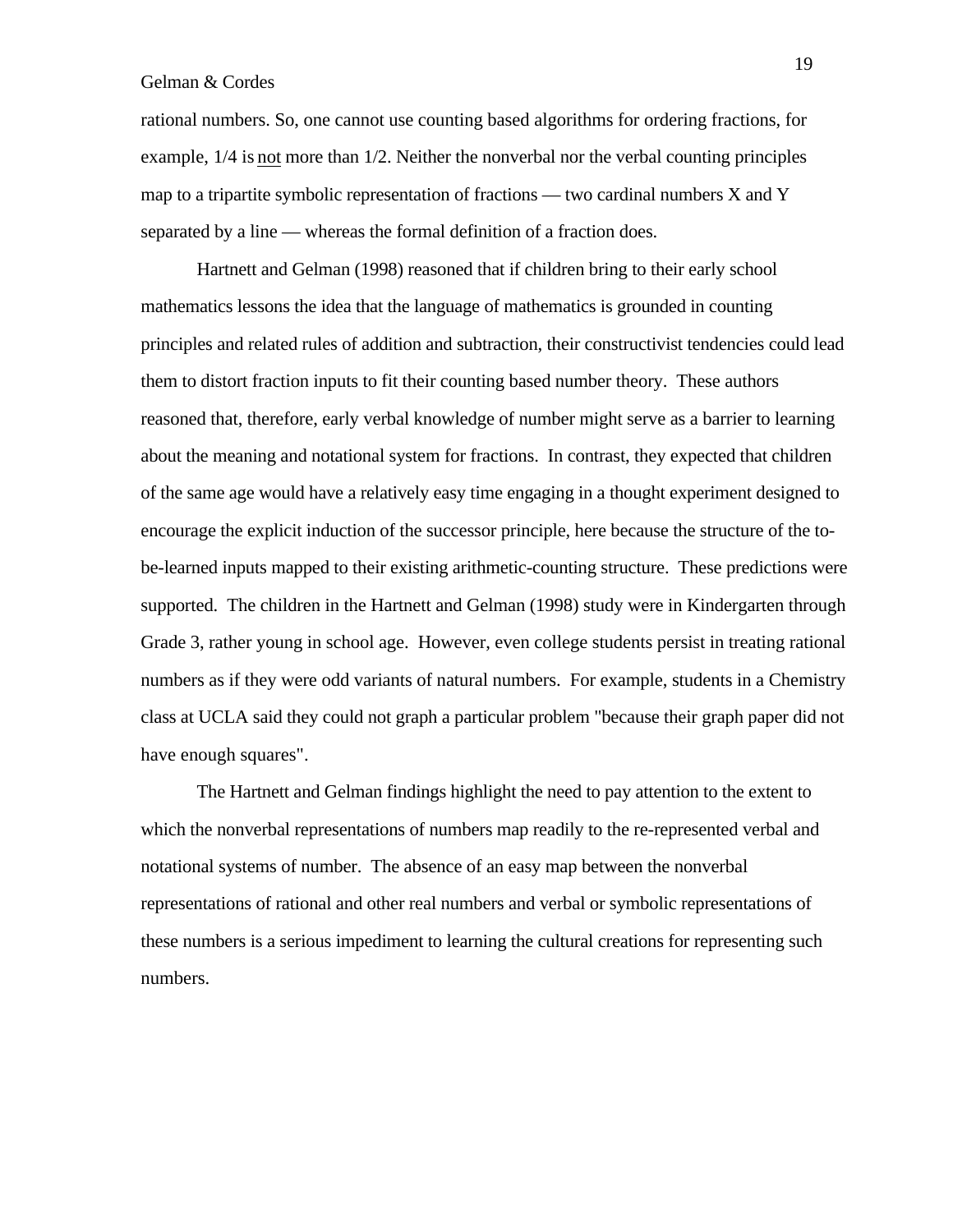### References

- Baroody, A. J. The development of preschoolers' counting skills and principles. In J. Bideau, C. Mejac, & J-P. Fischer (Eds.). Pathways to number: Children's developing numerical abilities. Hillsdale, NJ: Lawrence Erlbaum Associates, (pp. 99-126).
- Bloom, P. (2000). How children learn the meanings of words . Cambridge, MA.: MIT Press.
- Brannon, E. M., & Terrace, H. S. (1998). Ordering of the numerosities 1 to 9 by monkeys. Science, 282, 246-9.
- Bullock, M., & Gelman, R. (1977). Numerical reasoning in young children: The ordering principle. Child Development, 48 , 427-434.
- Butterworth, B. (1999). The mathematical brain. London Eng.: MacMillan.
- Cordes, S., Gelman, R., Gallistel, C. R., & Whalen, J. (2000) . Counting while talking: New evidence for nonverbal counting in human adults . UCLA, Manuscript under review.
- Crump, T. ( 1990). The anthropology of numbers . Cambridge, Eng.: Cambridge Univ. Press.
- Simon, T. (1999). Numerical thinking in a brain without numbers? Trends in Cognitive Science, 3, 363-364.
- Dantzig, T. (1967). Number, the language of science . New York: The New York Free Press.
- Dehaene, S. (1997). The number sense. Oxford, Eng.: Oxford Univ. Press.
- Dehaene, S. & Cohen, L. (1991). Two mental calculation systems: A case study of severe acalculia with preserved approximation. Neuropsychologia, 29, 1045-1074.
- Dehaene, S., Spelke, E. S., Pinel, P., Stanescu, R., & Tsivkin, S. (1999). Sources of mathematical thinking: Behavior and brain-imaging evidence. Science, 284, 970-97 4.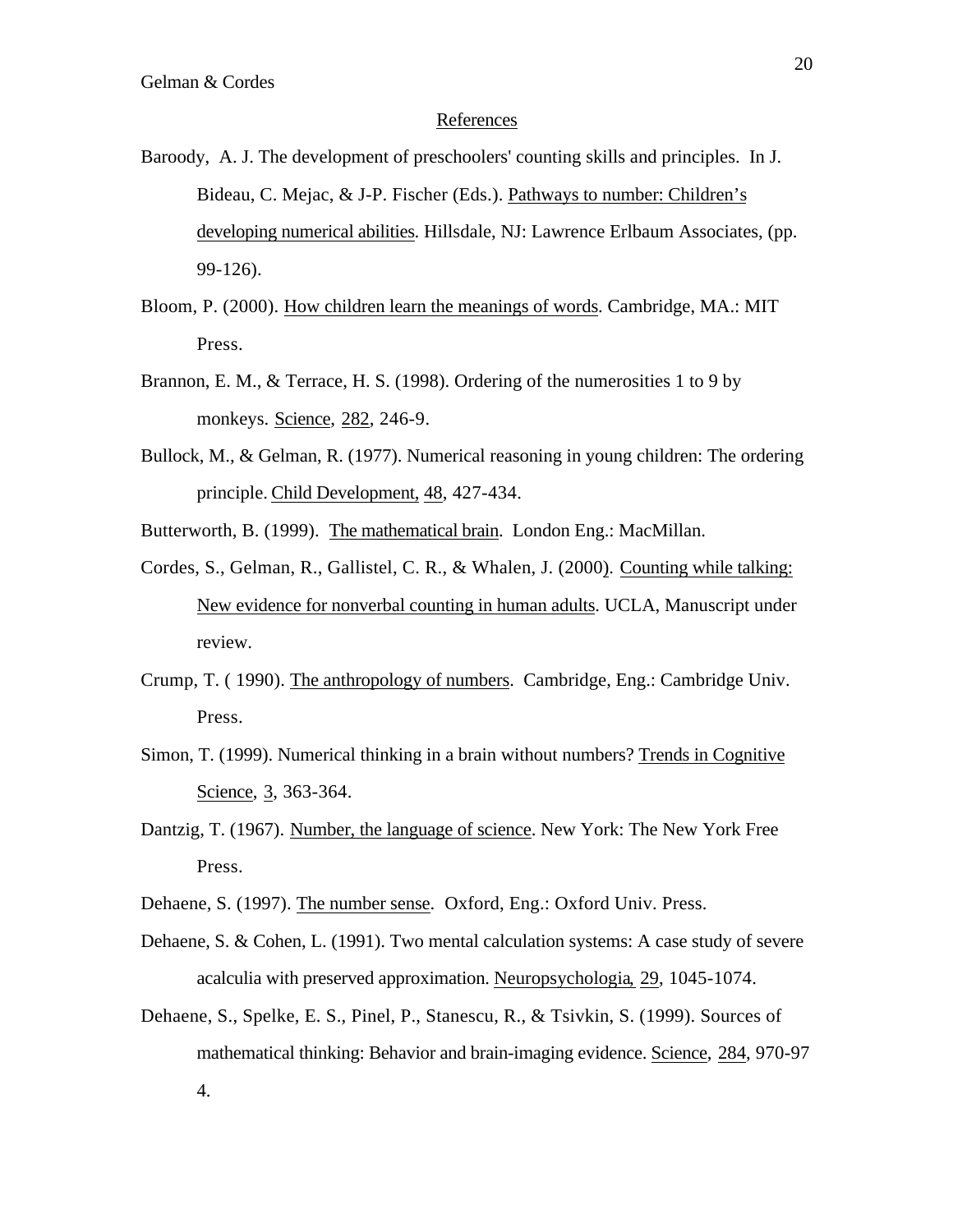- Droz, R. (1992). The multiple roots of natural numbers and their multiple interpretations. In J. Bideau, C. Mejac, & J-P. Fischer (Eds.). Pathways to number: Children's developing numerical abilities. Hillsdale, NJ: Lawrence Erlbaum Associates (pp) 229-244).
- Evans, D. W. & Gelman, R. (1982). Understanding infinity: A beginning inquiry . Unpublished manuscript, University of Pennsylvania, Philadelphia.
- Fischer, J. P. (1992). Subitizing: The discontinuity after three. In J. Bideau, C. Mejac, & J-P. Fischer (Eds.). Pathways to number: Children's developing numerical abilities . Hillsdale, NJ: Lawrence Erlbaum Associates, (pp 191-208).
- Fuson, K. C. (1988). Children's counting and concepts of number . New York, Springer-Verlag.
- Gallistel, C. R. (1990). The organization of learning. Cambridge, MA: The MIT Press.
- Gallistel, C. R., Gelman, R., & Cordes, S. (2000). The Cultural and Evolutionary History of the Real Numbers. In edited Fyssen volume based on the November, 1999, conference on Culture and Evolution.
- Gallistel, C. R., & Gelman, R. (1992). Preverbal and verbal counting and computation. Cognition, 44, 43-74.
- Gelman, R. (1972). Logical capacity of very young children: number invariance rules. Child Development, 43, 75-90.
- Gelman, R. & Gallistel, C. R. (1978). The child's understanding of number . Cambridge, MA: Harvard U. Press.
- Gelman, R. & Greeno, J. G. (1989). On the nature of competence: Principles for understanding in a domain. Knowing and learning: Essays in honor of Robert Glaser . L. B. Resnick. Hillsdale, NJ, Erlbaum**:** 125 -186.
- Gelman, R. and Meck, E. (1983). Preschoolers' counting: Principles before skill. Cognition 13: 343-359.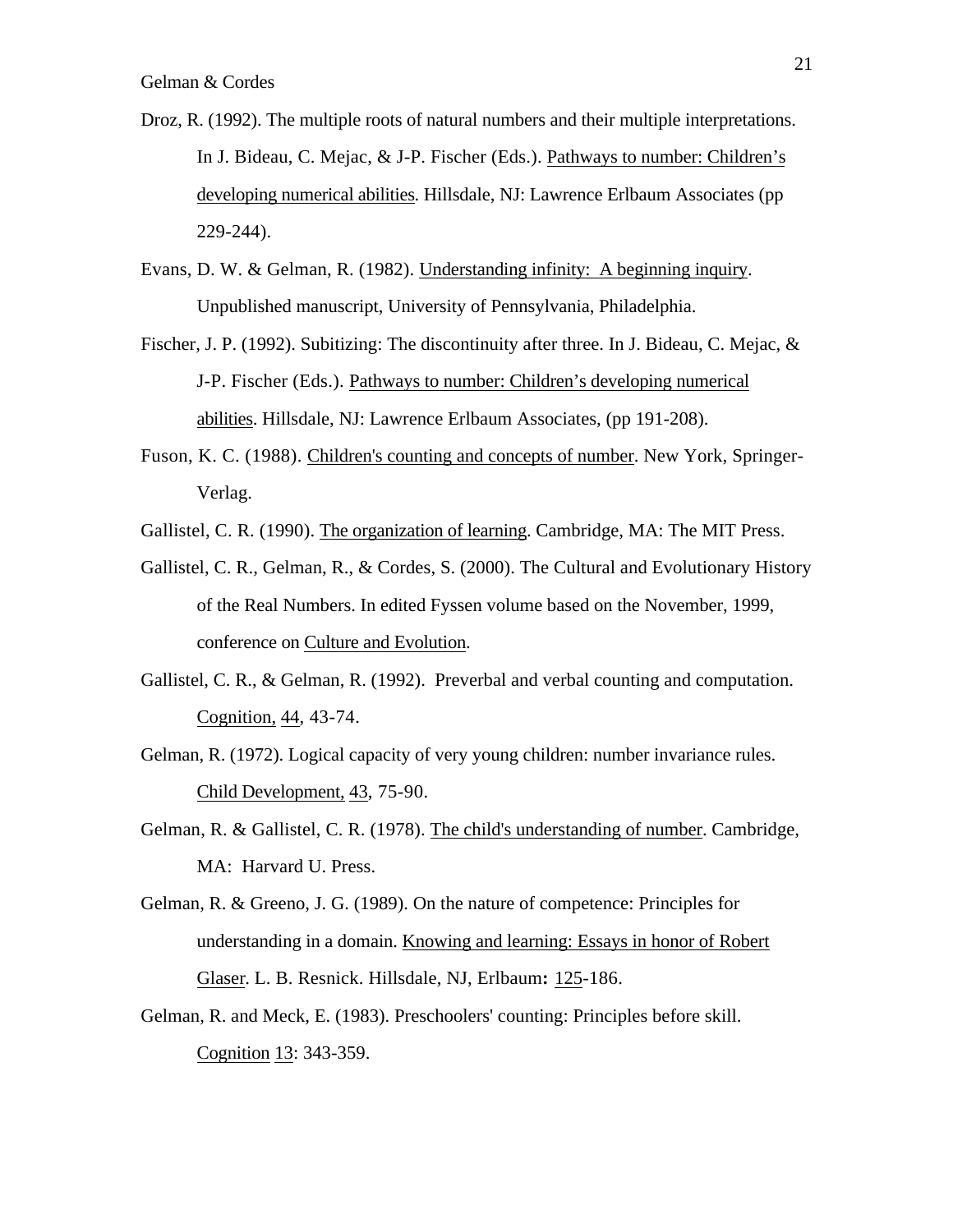- Gvozdanoviâc, J. (1999). Numeral types and changes worldwide . Berlin; New York: Mouton de Gruyter.
- Hartnett, P. M., & Gelman, R. (1998). Early understandings of number: paths or barriers to the construction of new understandings? Learning and Instruction: The Journal of the European Association for Research in Learning and Instruction **,** 8 **,** 341-374.
- Holyoak, K. J. (1978). Comparative judgments with numerical reference points. Cognitive Psychology, 10, 203-243.
- Holyoak, K. J. and Mah, W. A. (1982). Cognitive reference points in judgments of symbolic magnitudes. Cognitive Psycholology, 14, 328-352.
- Ifrah, G. (1985). From one to zero. New York,: Viking.
- McCleish, J. (1991). Number; The history of numbers and how they shape our lives. Fawcett Columbine: NYC, NY.
- Mehler, J. & Bever, T. G. (1967). Cognitive capacity of very young children. Science, 158 , 141-142.
- Moyer, R. S. & Landauer, T. K. (1967). Time required for judgments of numerical inequality. Nature 215, 1519-1520.
- Moyer, R. S. & Landauer, T. K. (1973). Determinants of reaction time for digit inequality judgments. Bulletin of the Psychonomics Society. 1, 167-168.
- Piaget, (1952). The child's understanding of number. Norton: New York.
- Sophian, C. (1995). Children's numbers . Brown & Benchmark: Madison, Wisconsin.
- Trick, L. M. & Pylyshyn, Z. (1993). What enumeration studies can showus about spatial attention: evidence for limited capacity preattentive processes. Journal of Experimental Psychology: Human Perception and Performance. 19, 331-51.
- Uller, C., Carey, S., Huntley-Fenner, G., & Klatt, L. (1999). What representations might underlie infant numerical knowledge? Cognitive Development, 13 , 1-43.
- Whalen, J., Gallistel, C. R., & Gelman, R. (1999). Psychological Science.
- Wynn, K. (1990). Children's understanding of counting. Cognition, 36, 155-193.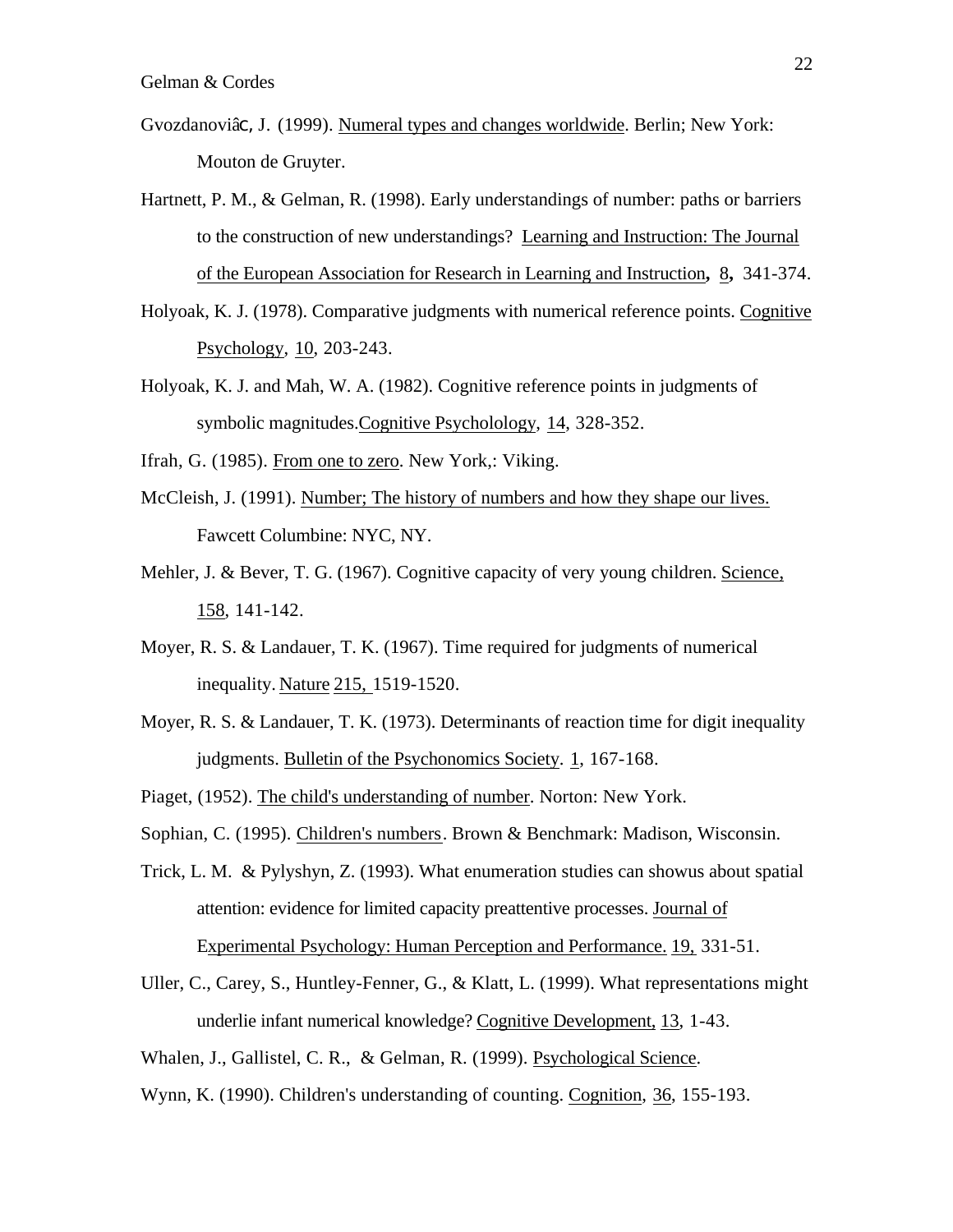Zaslavsky, C. (1973). Africa counts. Boston, Prindle, Wever & Schmidt.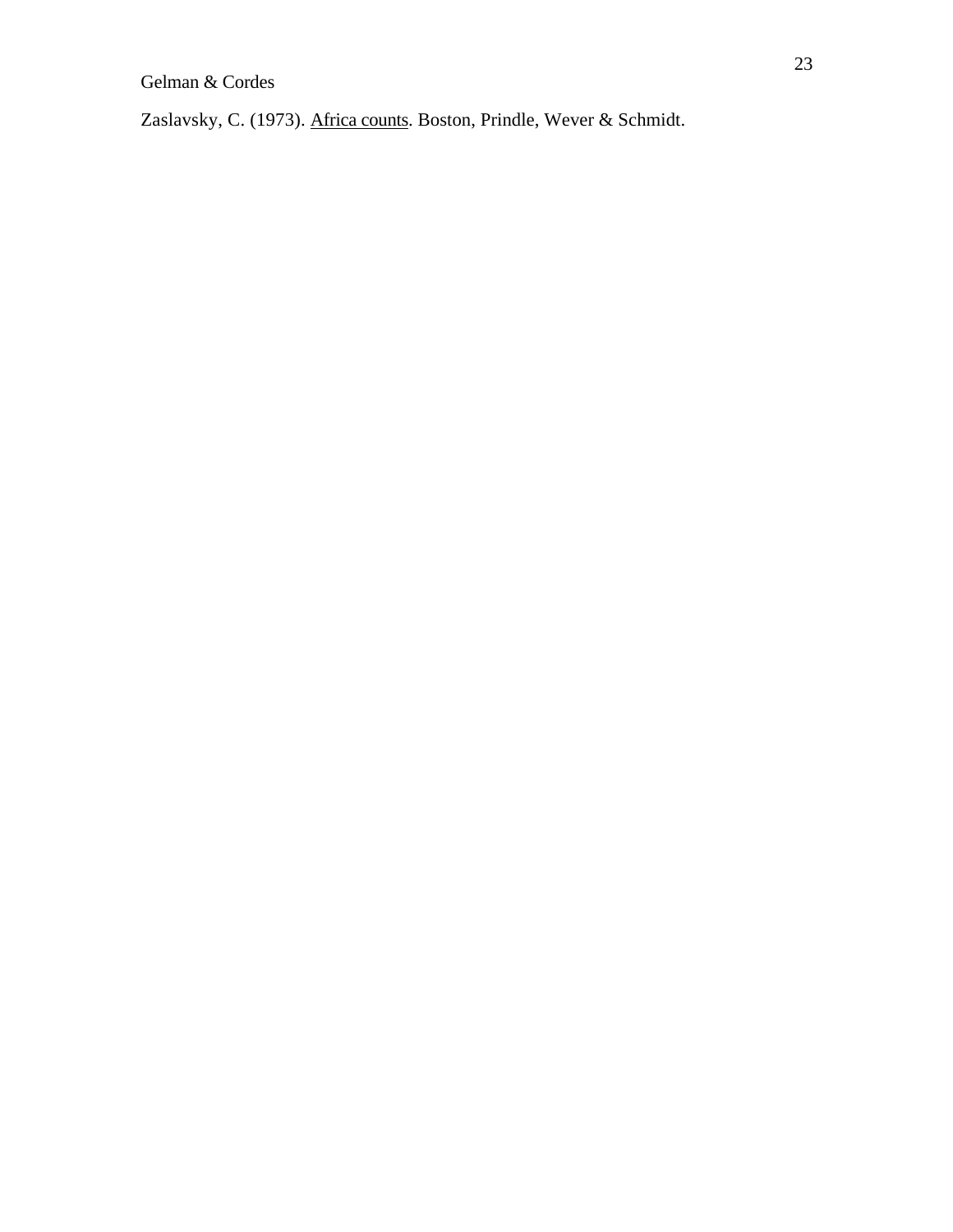## Figure Captions

Figure 1. The counting principles and their relation to the arithmetic operations of addition, subtraction, and ordering (From Gelman & Gallistel, 1978).

Figure 2. The Accumulator Model. A magnitude representing a numerosity is formed through accumulation of 'cup fulls' of activation, whereby each 'cup' represents one item, producing a total magnitude. Note that each discrete "next pour" in the process picks out the next magnitude. Accumulated magnitudes may be compared to a magnitude generated from memory and/or mapped to verbal/symbolic numerals for quantities. However, magnitudes read from memory have inherent scalar variability and so different retrievals will produce different magnitudes according to its probability density function. The greater the magnitude, the more likely an error.

Figure 3. (From Platt and Johnson, 1971.) A. The distribution in the number of presses rats make when attempting to approximate a given target number N (N=4, 8, 16, 24); B. replot of the data to illustrate the signature of scalar variability.

Figure 4. The distributions in the number of presses adult humans make when attempting to rapidly press a key a given target number of times  $(N=2, 3, 4, 5, 8, 13, 20, 32)$ , without counting, while stating "the" coincident with every key press. Data are from the 4 subjects in Cordes, Gelman, Gallistel, & Whalen (under review )who were run on the set sizes of  $2-5.$ )